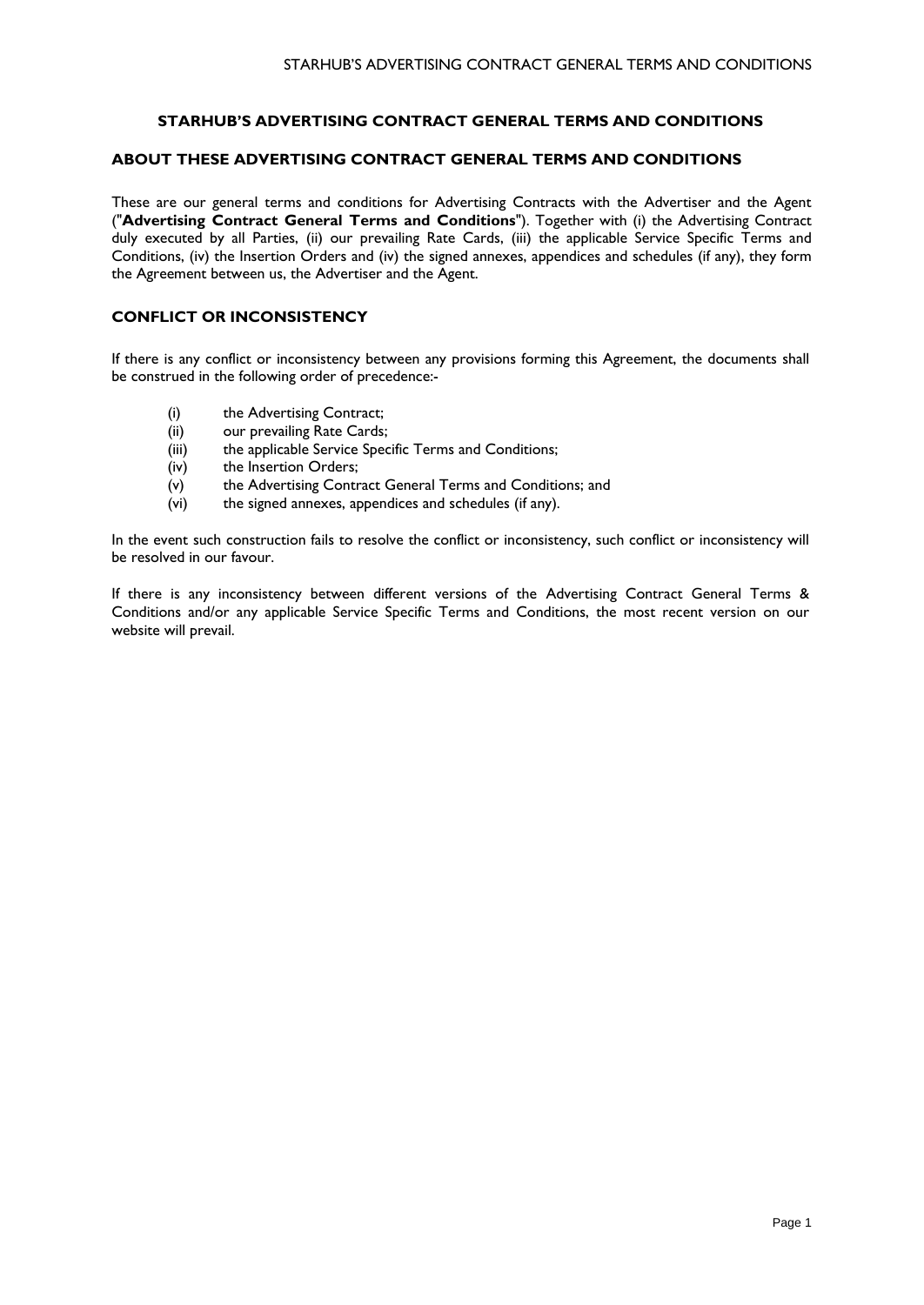<span id="page-1-2"></span>

| $\mathbf{L}$     |  |
|------------------|--|
| 2.               |  |
| 3.               |  |
| $\overline{4}$ . |  |
| 5.               |  |
| 6.               |  |
| 7.               |  |
| 8.               |  |
| 9.               |  |

## <span id="page-1-0"></span>**1. DURATION**

This Agreement shall be for the duration of the Contract Period as specified in the Advertising Contract..

## <span id="page-1-1"></span>**2. APPOINTMENT OF AGENT**

This paragraph sets out the terms and conditions relating to the appointment of the Agent by the Advertiser.

- 2.1 Where (i) an Agent has been specified in the Advertising Contract or (ii) any third party media agency purports to act on behalf of and as agent of the Advertiser, the Advertiser confirms that it has appointed such party as its agent and authorised representative with respect to all matters relating to this Agreement including the execution of this Agreement on behalf of the Advertiser, submission of Insertion Orders and Materials, and issuance of any instruction, direction or agreement for executing this Agreement.
- 2.2 Each Agreement entered into by us, shall be valid, binding and enforceable upon both the Advertiser and the Agent jointly and severally, even if the Advertiser or the Agent may not have signed on the Agreement or done so effectively, and regardless of the incapacity, liquidation or bankruptcy of the other Party (being the Advertiser or the Agent as the case may be).
- 2.3 The Advertiser agrees that it shall be bound by the terms and conditions of this Agreement as if it were a Party to this Agreement and shall procure that the Agent complies with all terms and conditions of this Agreement.
- 2.4 The Agent represents and warrants that it has full capacity and authority to enter into, execute and perform this Agreement on behalf of the Advertiser and shall be fully liable to us as the Advertiser under this Agreement.
- 2.5 Where we receive conflicting instructions, requests or other notices from the Advertiser, the Agent, or any other agent purporting to act on behalf of the Advertiser, we may act on any such instruction, request or notice to the exclusion of others and/or deal with any one of such parties as we decide.
- 2.6 The Advertiser shall fully defend, indemnify and hold us and our Affiliates harmless against all Liabilities suffered by us and our Affiliates arising from acts, omissions, breaches, defaults, representations, or warranties made by the Agent. We shall not be liable to the Advertiser for having complied with and/or followed the instructions and/or directions of the Agent. Our rights and the rights of our Affiliates under this Agreement shall not be affected by any dispute or claim as between the Advertiser and the Agent.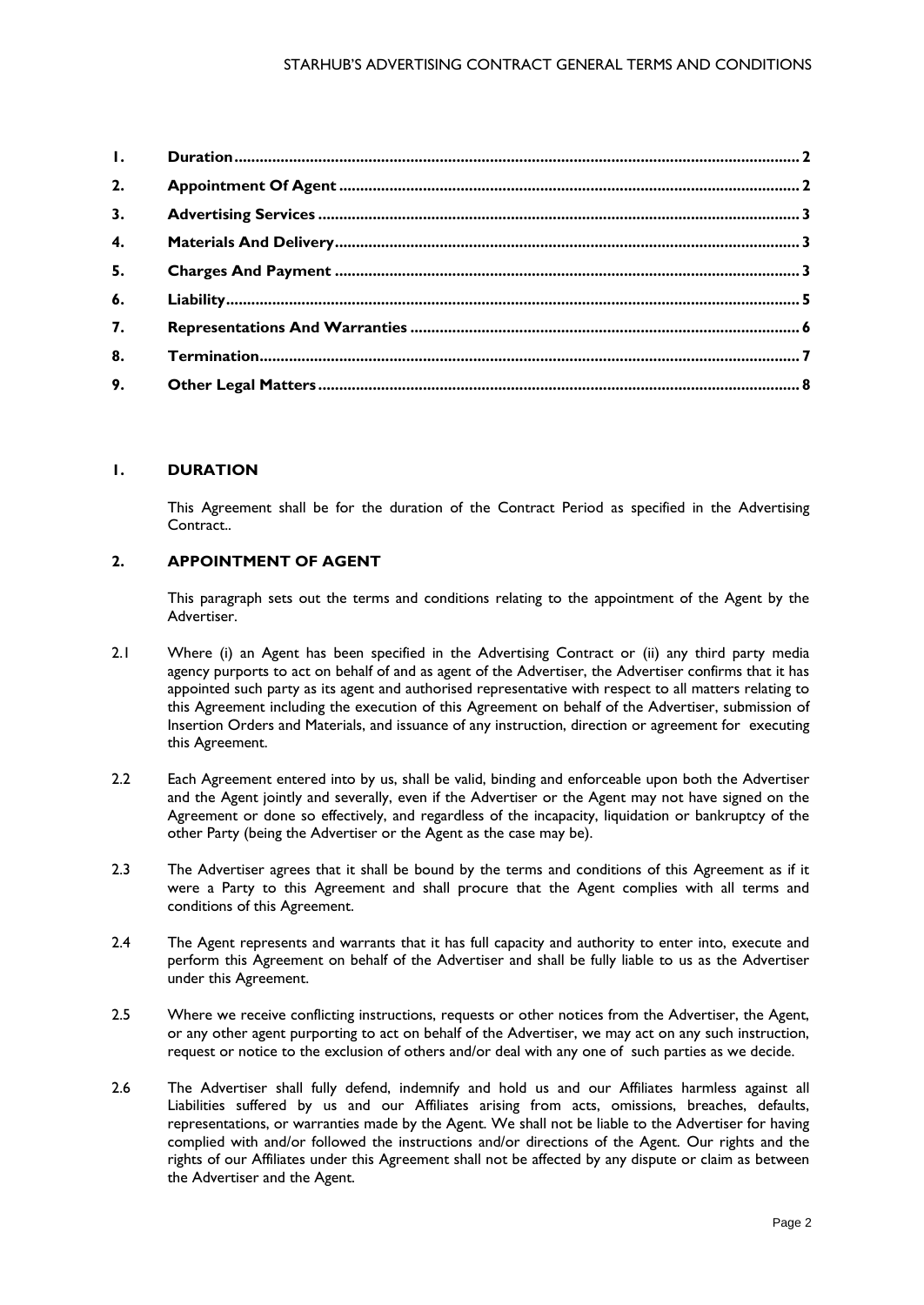# **3. ADVERTISING SERVICES**

This paragraph sets out how the Advertiser may procure our Services and the respective rights and obligations relating to the content and Materials submitted to us by the Advertiser or its Agent.

- 3.1 The Advertiser may itself or through its Agent, procure from us and/or our Affiliates, the Services set out in the Advertising Contract.
- 3.2 The Advertiser is solely responsible for (i) the content and Materials provided to us to be communicated, transmitted, exhibited and published as part of the Services, and (ii) dealing with all responses, feedback or queries arising from such content and Materials. The Advertiser shall assume all Liabilities for all claims, actions, and proceedings made against us by a third party arising from the content and Materials, including all costs associated with defending against such claims, actions or proceedings.
- 3.3 We may decide whether to communicate, broadcast, transmit, print, publish or upload any or all content or Materials submitted by the Advertiser or its Agent. We may refuse, reschedule or postpone the communication, broadcast, transmission, printing, publication or uploading of any such content or Material, without giving any reason even if (i) any payment for such Service has been accepted or (ii) any part, installment or item of such content or Material has been communicated, broadcast, transmitted, printed, published or uploaded.
- 3.4 In addition, we may alter, edit and modify any content or Materials which we consider may violate any of the representations and warranties referred to in paragraph 7, without any liability to the Advertiser or the Agent.

## <span id="page-2-0"></span>**4. MATERIALS AND DELIVERY**

The Advertiser shall comply with our requirements and processes regarding the delivery of Materials as set out in the Service Specific Terms and Conditions.

#### <span id="page-2-1"></span>**5. CHARGES AND PAYMENT**

This paragraph sets out how the Advertiser and the Agent should pay the Charges under this Agreement.

#### 5.1 **Paying for the Services**

- 5.1.1 **Charges incurred:** The Advertiser and/or the Agent shall be jointly and severally liable for all Charges incurred under this Agreement whether or not the Services are used by the Advertiser or any other party.
- 5.1.2 **Invoice:** Unless the Advertising Contract states otherwise, the Advertiser authorises us to invoice the Agent on the Advertiser's behalf. Such invoice shall constitute due notice to the Advertiser and shall not impair or limit the joint and several liability of the Advertiser and the Agent. Payment by the Advertiser to the Agent shall not discharge the Advertiser's liability to us.

#### 5.2 **How we calculate the Charges**

- 5.2.1 **Calculation of Charges:** Charges shall be calculated based on our records, or, where applicable, the records given to us by a Service Provider.
- 5.2.2 **Recurring Charges:** If there are any recurring Charges for the Services, these apply for the full period that they relate to. While we do our best to ensure that the Charges are as up to date as possible, Charges incurred for the Services could be included in the bill in the next billing cycle.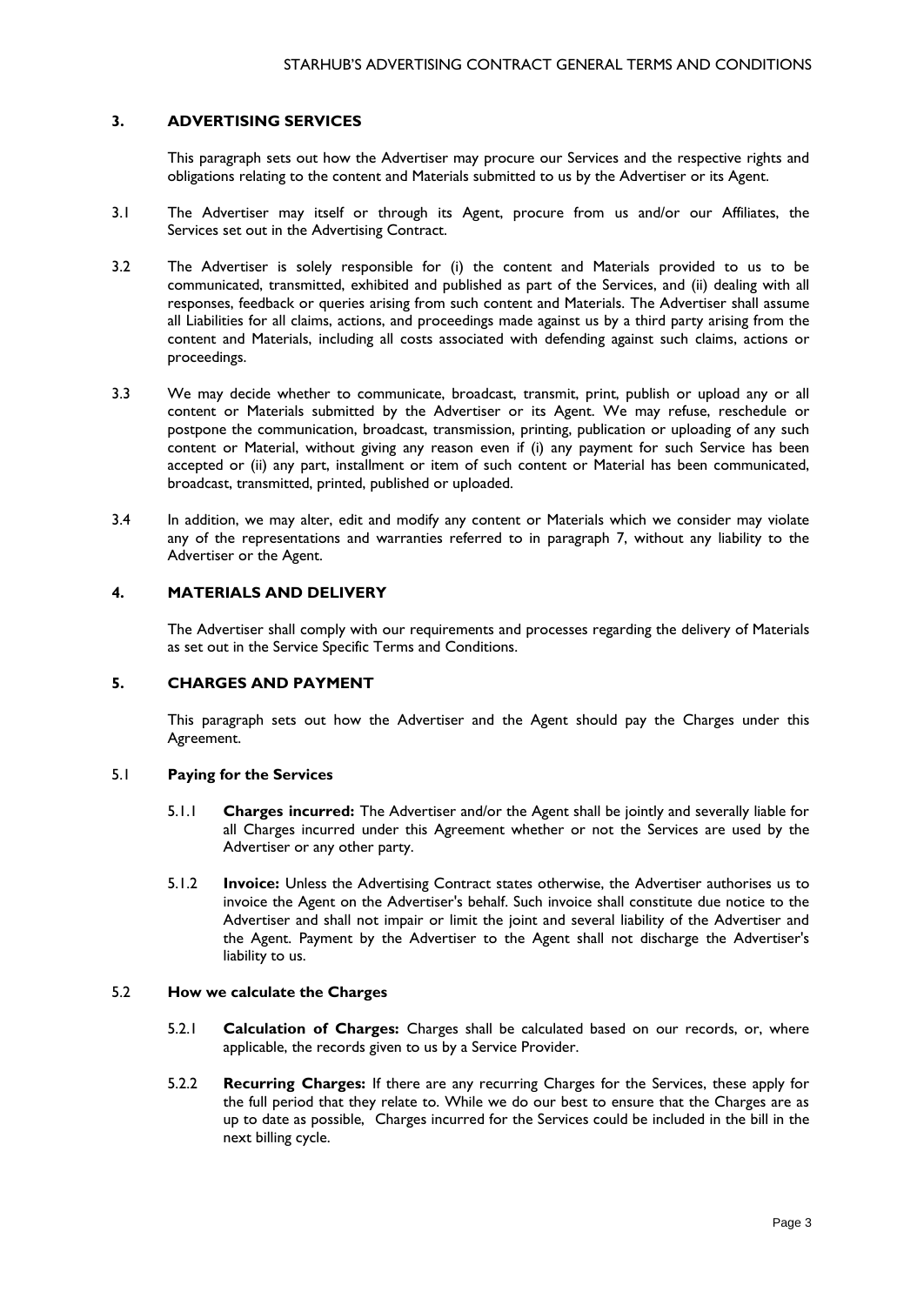- 5.2.3 **Billing cycle:** We send out bills at monthly intervals, but if the Advertiser's usage is more than or likely to be more than a pre-set limit, we may send a bill outside of the Advertiser's usual billing cycle, to alert the Advertiser that it has exceeded the limit.
- 5.2.4 We may change our billing cycles and send out bills at such intervals and on such dates as we decide.

#### 5.3 **How to pay**

- 5.3.1 **When Charges are due:** The Charges are due when the bill is issued. The Advertiser and/or the Agent must pay the Charges by the payment date set out in the bill. Unless we state otherwise, all Charges are payable in Singapore dollars. Unless there has been fraud or manifest error on our part, subject to paragraph 5.3.2 below, each bill is conclusive evidence against the Advertiser and/or the Agent of the accuracy and completeness of all matters stated in it. The Advertiser and/or the Agent must pay all Charges without any counterclaim, deduction, set off or withholding. Time is of the essence in the payment of all Charges and Taxes. We shall not provide Services under this Agreement until we have received timely payment of any applicable Charges.
- 5.3.2 **Disputed bill:** This paragraph sets out what the Advertiser should do if it does not agree with any Charge contained in a bill.
	- 5.3.2.1 The Advertiser shall inform us of its reasonable objections in writing before the payment date shown on its bill.
	- 5.3.2.2 We will investigate the matter and will respond to the Advertiser in writing within thirty (30) days.
	- 5.3.2.3 Prior to receiving our response, the Advertiser does not have to pay the amount of the Charges that it has disagreed with. However, the Advertiser must pay all the other Charges which are not in dispute on a timely basis and in accordance with these General Terms and Conditions.
	- 5.3.2.4 If we agree that there is a mistake in the Advertiser's bill, we will adjust its next bill accordingly. However if we do not agree, or if there is still any amount payable by the Advertiser under that bill, it will have to pay the relevant amount as soon as possible, within the period stipulated by us in our response. Our decision will be final.
	- 5.3.2.5 If the Advertiser does not pay on time, we may charge it for any costs we incur in recovering the amount from it, and for late interest or our standard late payment fee as decided by us from time to time. Late interest is currently at 1.5% per month from the date the unpaid amount was due and payable, calculated on a daily basis.
	- 5.3.2.6 If the Advertiser has paid a bill and wishes to contest it subsequently, the Advertiser must inform us of its reasonable objections in writing within one (1) year from (a) the date of that bill if it is a post-paid Service, or (b) the date of the Advertiser's payment if it is a pre-paid Service.

#### 5.4 **Taxes**

The Advertiser and the Agent shall be jointly and severally liable for all Taxes (including GST). If the Advertiser or Agent is required to deduct or withhold any sum as Taxes on any amount payable to us, such amount shall be increased so that we will receive a net amount equal to the amount which we would have received in the absence of any such deduction and withholding.

#### 5.5 **Other Payment Matters**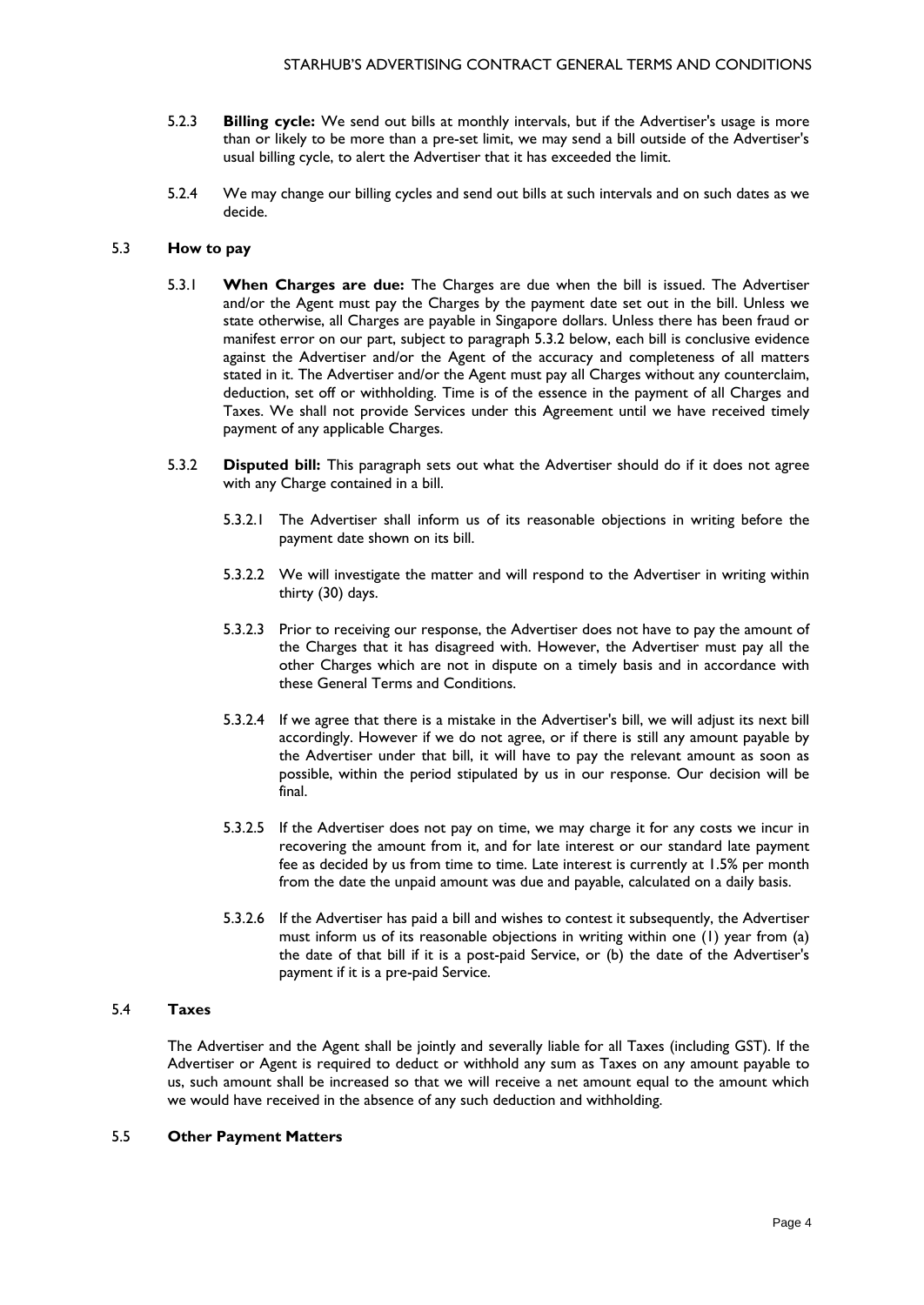- 5.5.1 If the Advertiser does not pay any portion of a bill on time, we may suspend, restrict or terminate any of the Services that we provide to the Advertiser and charge the Advertiser administrative fees and/or late payment interest or fee as set out in paragraph 5.3.2 above. The Advertiser must also pay (a) all sums due under any other agreements or accounts the Advertiser has with us, and (b) all the legal, administrative and other costs we incur in relation to recovering payment from the Advertiser of all amounts due.
- 5.5.2 If the Advertiser uses more than one Service, and its payment is for less than the total amount of a bill, it shall state which Service(s) it is paying for with its payment. Otherwise we will apply the payment we receive towards any outstanding bill in such manner as we decide. If the Advertiser has more than one account with us, we may transfer any credit balance under one account to settle outstanding amounts under another account.
- 5.5.3 We may, at our discretion, authorise our Affiliates to issue bills and collect payment of Charges and moneys on our behalf.
- 5.5.4 We may charge the Advertiser and/or the Agent late interest as set out in paragraph 5.3.2 above.
- 5.5.5 We may revise our rates for the Services from time to time by giving at least thirty (30) days' prior notice. The Advertiser and Agent shall be bound by such revised rates, but only for Services procured after the notice period.

## <span id="page-4-0"></span>**6. LIABILITY**

This paragraph sets out our obligations to the Advertiser and the Agent in providing the Services.

- 6.1 We do not warrant or guarantee that the Services will be provided in a continuous, uninterrupted or error-free manner. The Services are provided to the Advertiser and the Agent on an "as is" and "as available" basis. The Advertiser and the Agent agree that they use the Services or rely on the Services at its/their own risk. To the fullest extent allowed by the law, we do not give any assurances, guarantees, or warranties (including any warranties of merchantability, satisfactory quality, fitness for a particular purpose and non-infringement), either express or implied, in relation to such Services. .
- 6.2 None of the Parties or any of the Relevant Parties shall be liable for any special, incidental, indirect, punitive, exemplary or consequential damages, losses, costs or expenses including any loss of profits, revenue, data, damages from loss of use, or business opportunity, or failure to achieve cost savings, in contract, tort or otherwise, even if such damages, losses, costs or expenses arising out of or in connection with this Agreement have been advised to the other Party.
- 6.3 Nothing in this paragraph shall limit the Advertiser's or an Agent's liability to us for:
- (a) death or personal injury resulting from either Party's negligence;
- (b) fraud, fraudulent misstatement or fraudulent misrepresentation;
- (c) infringement of Intellectual Property Rights;
- (d) breach of paragraphs 7, 9.9 or 9.12; or
- (e) the indemnity in paragraph 9.1.
- 6.4 Notwithstanding any other terms contained in this Agreement, we expressly exclude all Liabilities we may have to the Advertiser and/or the Agent, including all Liabilities in contract, tort, negligence, misrepresentation, strict liability or statute. This exclusion applies for our benefit and that of the Service Providers whose networks are connected to each other or to our network, all companies, directly or indirectly owned, wholly or partly owned or controlled by us or any of these parties, all Affiliates, and all their officers, employees, contractors and agents or anyone else to whom we or these parties are responsible (the **"Relevant Parties"**) and whether it relates to anything caused by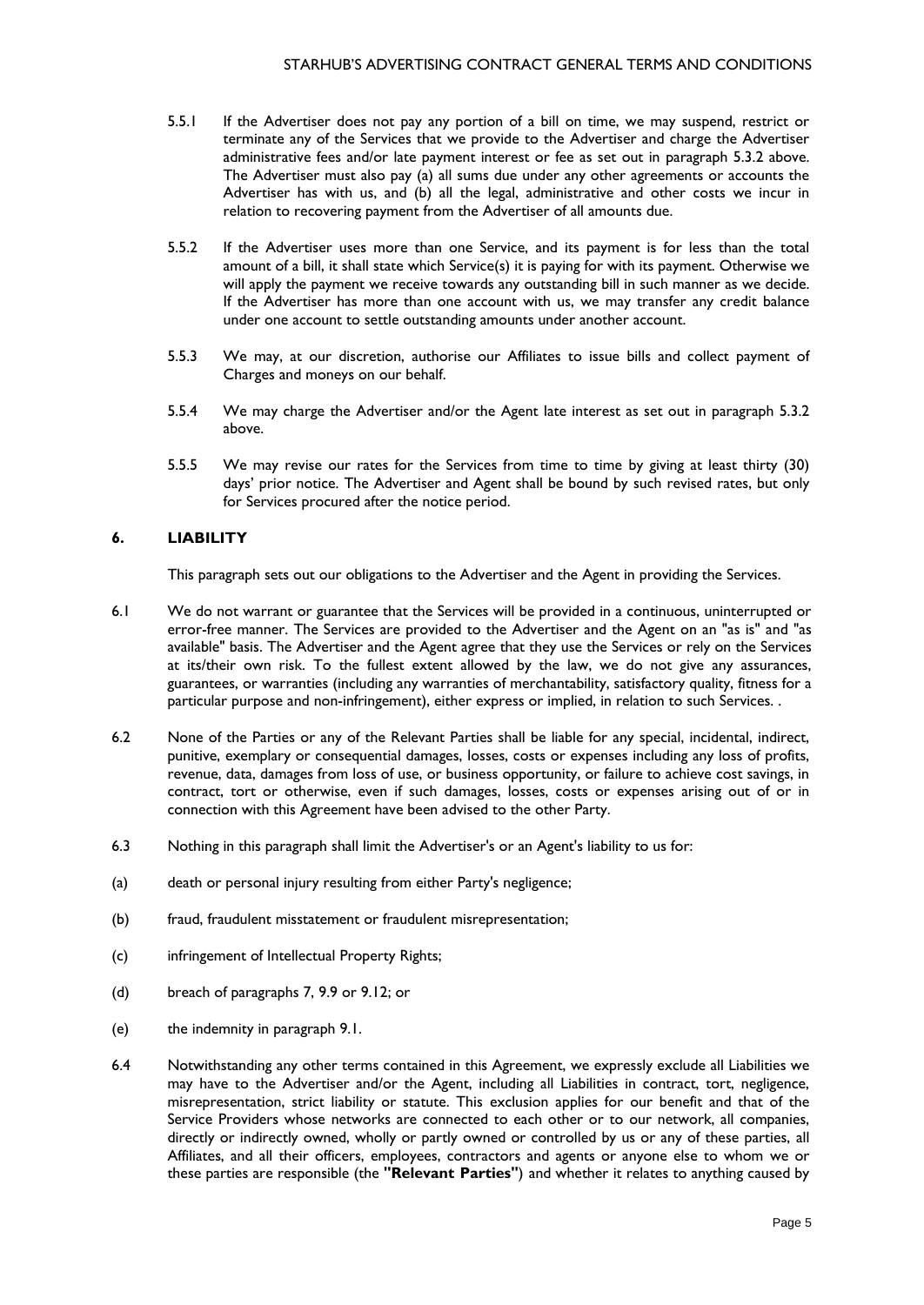or resulting from anything we and/or any of the Relevant Parties do or omit or delay in doing (even if done, omitted or delayed fraudulently, wilfully, recklessly, maliciously or negligently), whether or not it is contemplated or authorised by any agreement between the Parties.

- 6.5 If we or any of the Relevant Parties are liable to the Advertiser and/or the Agent, and any of the exclusions set out in this paragraph do not apply, our and/or the Relevant Parties' aggregate Liability will not be greater than 50% of the Total Contract Value of the relevant Service provided by us. The Liabilities incurred by us and our Affiliates under this paragraph 6.5 may, at our option, be discharged by us by means of credit for such other Services as we may determine.
- 6.6 The Parties acknowledge and agree that the limitations contained in this paragraph 6 are reasonable in all the circumstances and that each Party has taken independent legal advice.

# <span id="page-5-0"></span>**7. REPRESENTATIONS AND WARRANTIES**

This paragraph sets out the representations and warranties of the Advertiser and the Agent.

- 7.1 The Advertiser and the Agent each represents and warrants that:
- (a) it is authorised to enter into and perform this Agreement;
- (b) it has the right to permit us to communicate, broadcast, transmit, print, publish or upload the content and Materials;
- (c) any and all content and Materials (including music and/or any sound recording comprised therein) submitted to us for broadcasting, transmission, printing, publication or uploading shall not contain any content or material which may:
	- (i) be defamatory, offensive, indecent, objectionable or illegal, or which may cause annoyance or harassment to any party;
	- (ii) contain false or untrue claims or representations regarding any product or service;
	- (iii) mislead or cause misrepresentation or confusion to members of the public;
	- (iv) infringe any intellectual property rights or proprietary rights (including but not limited to copyrights and music rights) of any party;
	- (v) violate any applicable law, regulation, code of practice, guideline or policy including the Censorship Requirements, the Info-communications Media Development Authority's Television and Radio Advertising and Sponsorship Code, the Advertising Standards Authority of Singapore's Singapore Code of Advertising Practice and Children's Code for Advertising Food and Beverage Products, as well as any other similar advertising codes, guidelines and policies that may be in effect from time to time;
	- (vi) market or promote any fraudulent, illegal or improper purpose, product or service;
	- (vii) be disrespectful of any local customs or standards in Singapore;
- (d) any and all content and Materials submitted to us for communication, broadcasting, transmission, printing, publication or uploading (i) shall comply with such advertising and sponsorship guidelines and/or regulations prescribed by us from time to time, and (ii) where it relates to food and/or beverage, shall comply with the Children's Code for Advertising Food and Beverage Products and any other similar advertising codes, regulations, guidelines and policies that may be in effect from time to time, and have a duly issued Nutrition Criteria Compliance Certificate or similar certificate as may be required;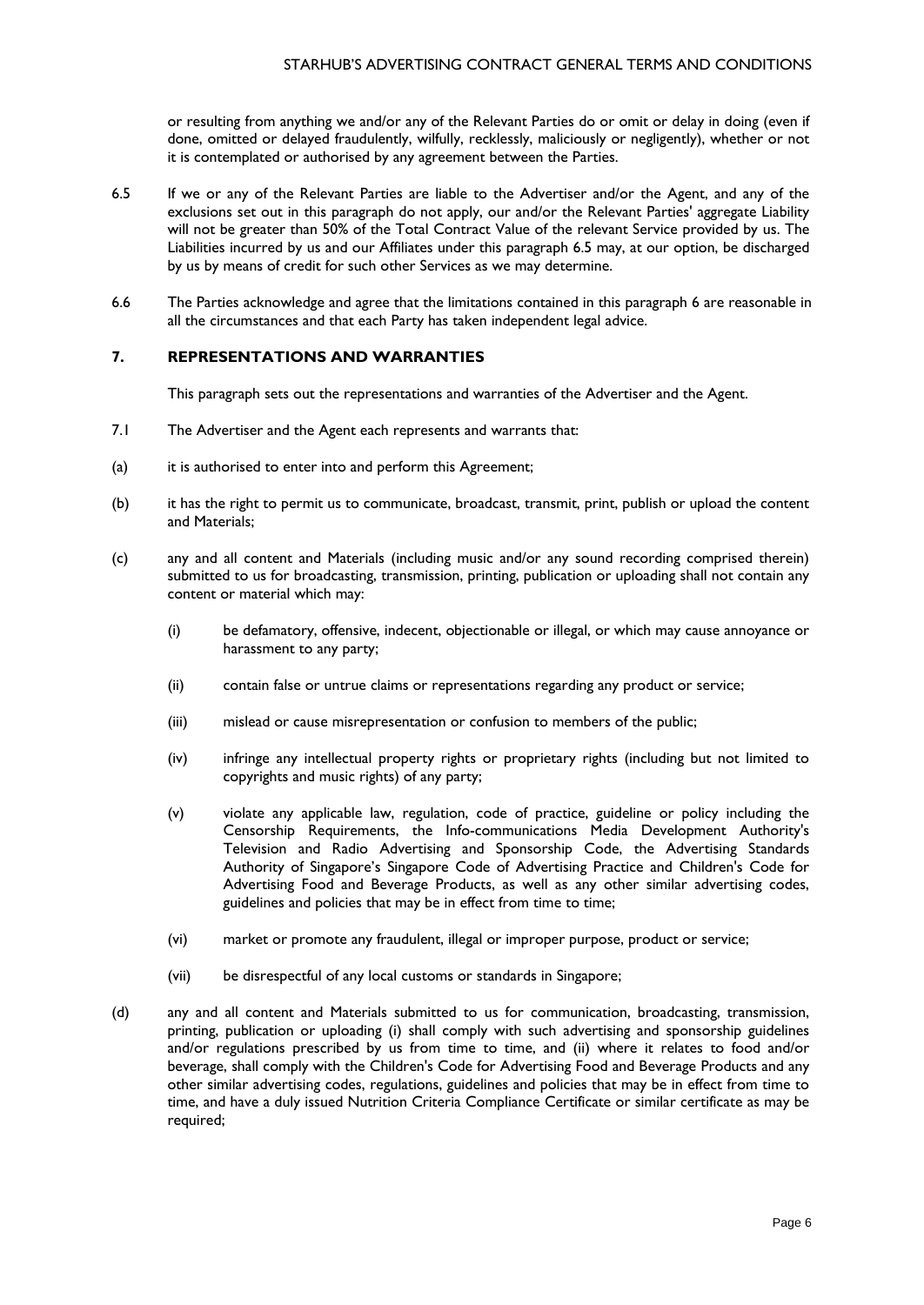- (e) it has, and will continue, (at its own costs) to clear, obtain and maintain all necessary consents, licences, permits and/or rights (including all copyrights and music rights) which may be required for us to communicate, broadcast, transmit, print, publish or upload the content and Materials; and
- (f) the Advertiser is authorised and has all necessary consents, rights and approvals for the appointment of the Agent as its authorised representative for the purpose of this Agreement.

#### <span id="page-6-0"></span>**8. TERMINATION**

- 8.1 Notwithstanding any provision of this Agreement, we shall be entitled to terminate this Agreement at any time by giving the Advertiser or the Agent at least fourteen (14) days' prior written notice.
- 8.2 Without prejudice to any other remedies either Party may have under this Agreement or at law, either Party shall have the right at any time to immediately terminate this Agreement by written notice to the other Party if any of the following events occurs:
- (a) the other Party fails to observe and/or perform any of its obligations (including a delay or failure by the Advertiser to make payment) under this Agreement and does not rectify the failure within fourteen (14) days of written notice by the non-defaulting Party;
- (b) the other Party becomes insolvent or bankrupt, or has a winding up petition filed against it which is not dismissed within thirty (30) days, or admits its inability to pay its debts as they mature, or makes any arrangement or composition with or assignment for the benefit of its creditors, or has distress or execution proceedings levied on its properties or assets, or has a liquidator, receiver, trustee, judicial manager or special manager or anything analogous appointed over the undertaking or property of the other Party, or ceases to carry on business; or
- (c) a Force Majeure Event exceeds the Force Majeure Period.
- 8.3 The expiry or termination of this Agreement will not affect any accrued rights, remedies, obligations and/or Liabilities of the Parties.
- 8.4 Upon any expiry or termination of this Agreement,

8.4.1 each Party shall and shall procure that their respective employees, agents and subcontractors forthwith deliver up to the other Party:

- (a) all copies of the other Party's Confidential Information and any information and data supplied by or obtained from the other Party for the purposes of this Agreement; and
- (b) all Intellectual Property in the possession or control of the first Party, and certify to the other Party that all of the above have been duly executed;
- 8.4.2 we shall cease to provide the Services to the Advertiser and the Agent;

8.4.3 the Advertiser shall immediately pay any unpaid amount of the Total Contract Value (whether or not this has been utilised) and all other amounts due and owing under this Agreement. The Advertiser acknowledges and accepts that the foregoing requirement to pay for the unpaid portion of the Total Contract Value (whether or not utilised) is a genuine pre-estimate of the damages that are suffered by us as a result of such termination, and not a penalty;

8.4.4 those paragraphs and provisions which by their nature should survive termination shall continue to survive including paragraphs 5, 6, 8.3, 8.4, 9.1, 9.2, 9.6, 9.7, 9.9, 9.10, 9.11, 9.12, 9.15 and 9.17, and the section on "Conflict or Inconsistency" above;

8.4.5 the Parties shall continue to perform or comply with those obligations under this Agreement which are not affected by termination; and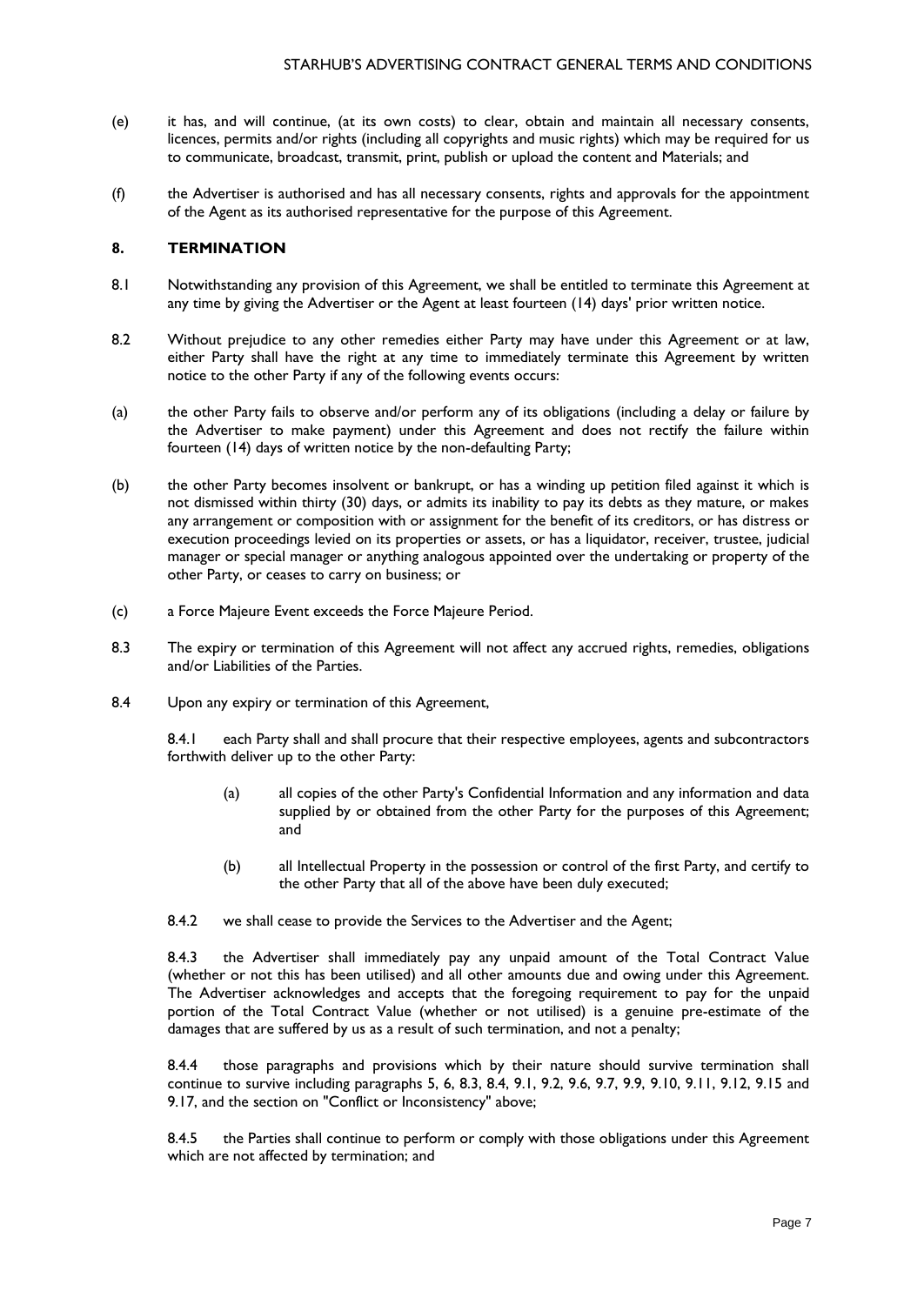8.4.6 any claim which either Party may have against the other in respect of any breach or nonperformance or repudiation of any of the provisions of this Agreement occurred prior to such termination or suspension shall not be affected or prejudiced, and all rights of suspension or termination under this Agreement are in addition to and separate from any other rights of each Party at law.

# **9. OTHER LEGAL MATTERS**

### 9.1 **Indemnities**

9.1.1 The Advertiser and its Agent shall jointly and severally defend and indemnify us, our Affiliates, directors, officers, employees and agents in full against any and all Liabilities arising out of or in connection with: (i) the content or messages communicated by us and our Affiliates in providing the Services; (ii) the Advertiser's use of our Services; (iii) the negligence, omission, act or breach of any representation, warranty, covenant, undertaking, condition or agreement under this Agreement by the Advertiser or its Agent; (iv) such right, claim or action as set out in paragraph 9.1.2 below; (v) such promises, representations, warranties and statements as set out in paragraph 9.1.3 below; and (vi) against any third party claims, actions or proceedings. Without limitation, this indemnity shall extend to any interest, fees or other sums whatsoever paid or payable and to any loss (including loss of profit), premium, penalty or expense which may be incurred by us.

9.1.2 If the Advertiser or its Agent has any right, claim or action against any third party or is defending any claim or action from any third party arising out of or in connection with any Material submitted to us for communicating, broadcasting, transmission, printing, publication or uploading, the Advertiser or its Agent shall pursue (or as the case may be, defend) such right, claim or action independently of and without recourse to us.

9.1.3 In addition, we shall not be liable to any third party for any promises, representations, warranties or statements made by or on behalf of the Advertiser or its Agent arising out of or in connection with the content and Materials.

9.1.4 If and to the extent that any part or provision of this paragraph 9.1 is invalid, illegal or unenforceable, it shall not affect the validity, legality or enforceability of any other part or provision and this paragraph 9.1 shall be interpreted and construed to give it the fullest possible effect in law.

## 9.2 **Intellectual Property Right**

9.2.1 The ownership of any materials, trademarks, tradenames, logos, content or documentation (including any advertisements, commercial, trailers, and interstitials) and any Intellectual Property Rights therein created by or licensed to any Party prior to and/or outside the scope of this Agreement **("Excluded Materials")** shall not be affected by any provision in this Agreement.

9.2.2 Unless the Parties otherwise expressly agree in writing, we are the owner at all times of any advertisements, commercial, trailers, interstitials or other content produced by us and/or our Affiliates under this Agreement for the Advertiser (save for the Excluded Materials) (the **"Production"**) and all Intellectual Property Rights in and to the Production.

9.2.3 Subject to paragraph 9.2.2, the Advertiser and the Agent irrevocably and unconditionally grant and assign to us with full title guarantee:

(i) all Intellectual Property Rights including the entire copyright (both present and future); and

(ii) all other rights, title and interest

in and to the Production (collectively **"Production Rights"**), for us to hold the same globally for the full period of the Production Rights including all renewals, extensions and reversions thereof, in perpetuity, to the fullest extent possible.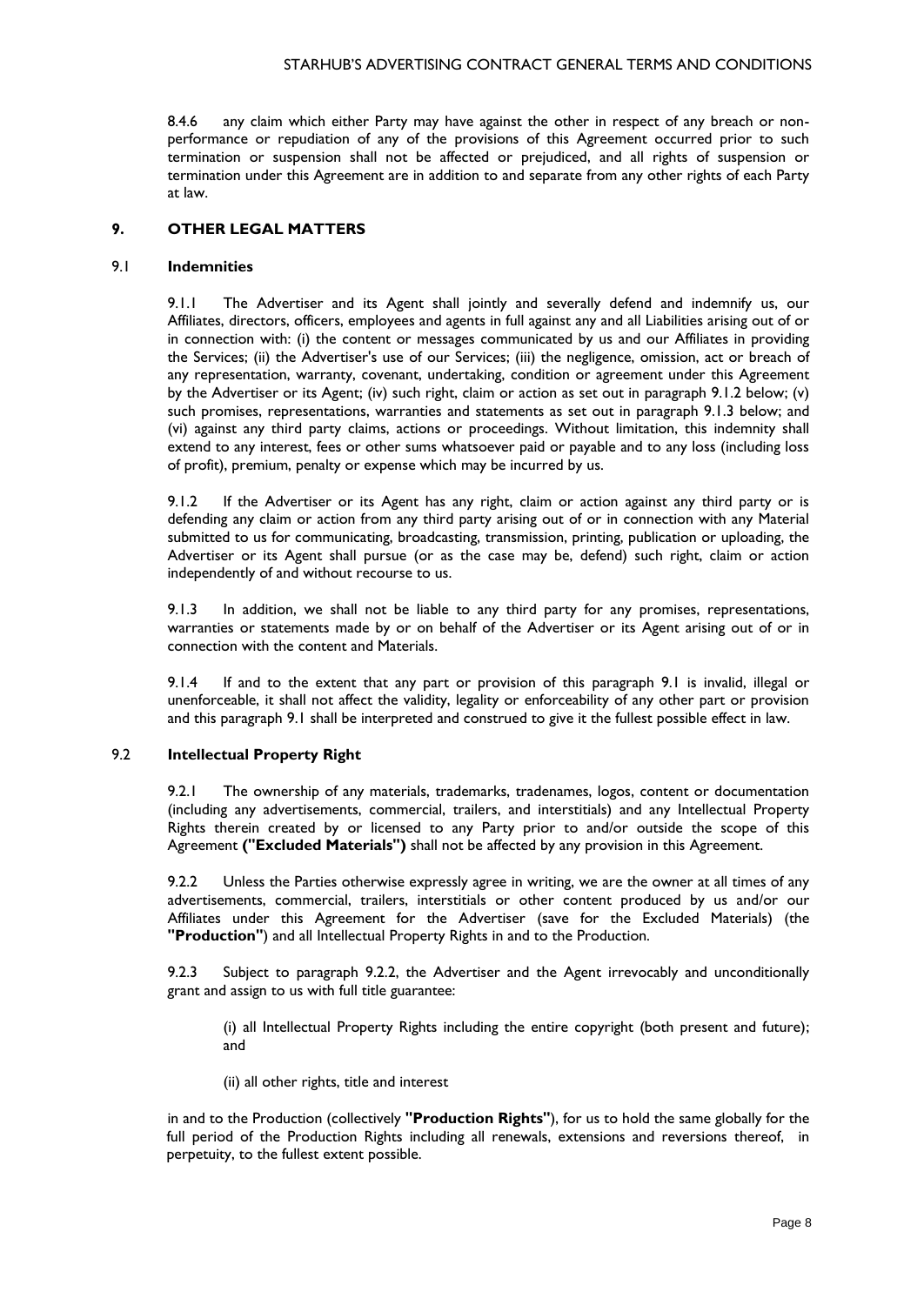9.2.4 Subject to paragraph 9.2.2, the Advertiser and the Agent (i) irrevocably and unconditionally waive in perpetuity the benefit of moral rights or any similar law in any country with regard to the Production, and (ii) shall not commence or support, maintain, permit or pursue any action for infringement of any such moral rights or under such similar law.

9.2.5 Unless we otherwise expressly permit in writing, neither the Advertiser nor the Agent shall use or permit the use of any of our Intellectual Property Rights other than for the purposes of the Services.

9.2.6 The Advertiser grants and warrants to us the right to transmit the advertisements and use the Advertiser's trademarks and logos in the performance of our obligations under and for the duration of this Agreement and in our own advertising materials (where applicable). The Advertiser warrants that (i) it has all rights in and to its advertisements, trademarks and logos and (ii) our provision of the Services in accordance with the terms of this Agreement shall not infringe the rights (including any Intellectual Property Rights or other proprietary rights, moral rights and privacy rights) of any third party and shall not be defamatory of any third party.

9.2.7 Our Intellectual Property Rights and the Intellectual Property Rights of our Affiliates, all content, software and other materials existing on our television channels, websites and any other advertising property owned or operated by us and/or our Affiliates, are our exclusive property and/or the exclusive property of our suppliers. The Advertiser has not and will not acquire any proprietary rights by reason of this Agreement and our prior written approval shall be required for (i) any use by the Advertiser of the foregoing and (ii) any publicity about us and/or our Affiliates, or the programmes and/or promotions provided by us and/or our Affiliates.

# 9.3 **Conclusiveness of Records**

In the absence of fraud or manifest error, subject to paragraph 5.3.2 above, all our records relating to the Services are conclusive evidence of their accuracy and completeness.

#### 9.4 **Right to Assign and Sub-license**

9.4.1 Neither Party shall be entitled to assign at law or in equity (including by way of a charge or declaration of trust), sub-license, transfer and/or deal in any other manner with this Agreement or any of its rights under this Agreement and/or sub-contract any or all of its obligations under this Agreement or purport to do any of the same without the prior written consent of the other Party (such consent not to be unreasonably conditioned, withheld or delayed), save that we are entitled to do the same with respect to any Affiliate without further notice to the Advertiser or the Agent. Any purported assignment in breach of this paragraph 9.4 shall confer no rights on the purported assignee.

9.4.2 Each Party shall execute such agreements or documents as the other Party may reasonably require, to give full effect to the assignments, agreements, sub-licences, transfers and/or subcontracts referred to in this Agreement.

#### 9.5 **Changes to this Agreement**

9.5.1 We may from time to time change any of these General Terms and Conditions, the Service Specific Terms and Conditions and/or any other applicable terms and conditions for the Services the Advertiser and/or the Agent subscribe for (including tariffs, Charges, Rate Cards and payment terms). We may also from time to time withdraw, suspend, change or modify any of the Services.

9.5.2 We will try, where we reasonably can, to give the Advertiser advance notice of such changes, and we will notify the Advertiser of such changes in writing or via our website, or such other form as we may decide. The display of the revised terms and conditions on our website will constitute notice of the changes and the Advertiser's and/or the Agent's continued use of the Services will constitute acceptance of the changes.

#### 9.6 **Force Majeure**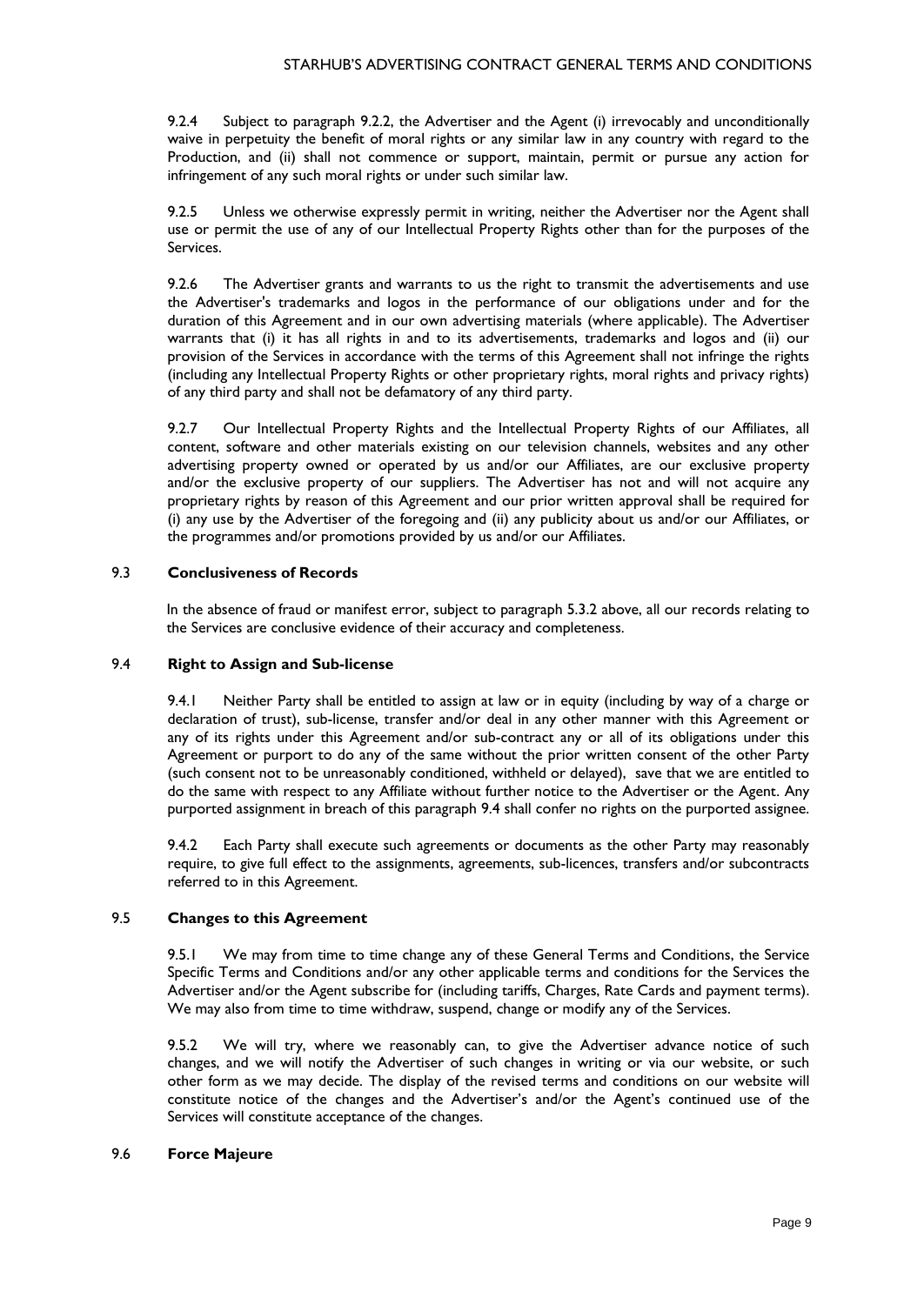9.6.1 If the performance of this Agreement by either Party is prevented, hindered or delayed by reason of a Force Majeure Event, that Party shall be excused from such performance to the extent that it is necessarily prevented, hindered or delayed during the continuance of any such cause or circumstance and this Agreement shall be suspended for so long as and to the extent that any such cause or circumstance prevents, hinders or delays performance of this Agreement.

9.6.2 For the avoidance of doubt, neither lack of funds nor a default or misconduct by any personnel of the Advertiser or the Agent or their agent or independent contractor shall be a cause beyond the reasonable control of that Party or constitute Force Majeure Events, unless caused by events or circumstances which are themselves Force Majeure Events.

9.6.3 A Party suffering a Force Majeure Event shall promptly notify the other Party of the nature and extent of the Force Majeure Event. Notwithstanding paragraph 9.6.1, if the Force Majeure Event prevails for the Force Majeure Period, the other Party may give written notice to the Party so prevented to terminate this Agreement forthwith in which case neither Party shall have any liability to the other except for accrued rights and Liabilities.

#### 9.7 **Notices**

9.7.1 Unless otherwise agreed, all notices, demands, requests and other non-routine communications given under this Agreement (collectively, **"Notices"**) shall be in writing, signed by or on behalf of the Party giving it and in English. Notices shall be sent or delivered to the respective addresses set forth in the Advertising Contract or such other address as the intended recipient shall notify the sender in writing. Notices to us shall also be copied to both (i) Chief Enterprise Business Group at [cebg@starhub.com](mailto:cebg@starhub.com) and (ii) General Counsel at [generalcounsel@starhub.com.](mailto:generalcounsel@starhub.com)

- 9.7.2 Notices will be deemed received:
- (a) in the case of hand delivery, on the day of delivery and upon written acknowledgement of receipt; and
- (b) in the case of pre-paid post, registered mail or courier, within three (3) days for local mail or ten (10) days for overseas mail, of such mailing or dispatch. In proving such receipt, it shall be sufficient to show that the envelope containing the Notice was duly addressed, stamped and posted/delivered.

For the avoidance of doubt, the timing for notification shall be deemed to commence only from the successful receipt of hand delivery, pre-paid post, registered mail or courier (whichever applicable), and Notices sent via email shall not be sufficient.

# 9.8 **No waiver**

9.8.1 If either Party does not, or if either Party delays the exercise or enforcement of any of its rights or remedies under this Agreement or law, that Party will not be considered to have waived such rights or remedies, and that Party's rights to fully exercise and enforce the same will not be affected.

9.8.2 Any waiver shall be in writing and signed by the waiving party. Where the waiver is given by us, it should also be copied to StarHub General Counsel.

### 9.9 **Confidentiality**

9.9.1 Each Party (the **"Receiving Party"**) agrees to keep confidential any Confidential Information of the other Party (the **"Disclosing Party"**) and shall not use or disclose the Confidential Information or any part of it to any person without the prior written consent of the Disclosing Party, except (i) to their directors, officers, employees, representatives and agents, their professional representatives or advisers on a need-to-know basis and provided they agree to confidentiality obligations no less onerous than this paragraph 9.9, or (ii) as may be required by law or any legal or Government Authority.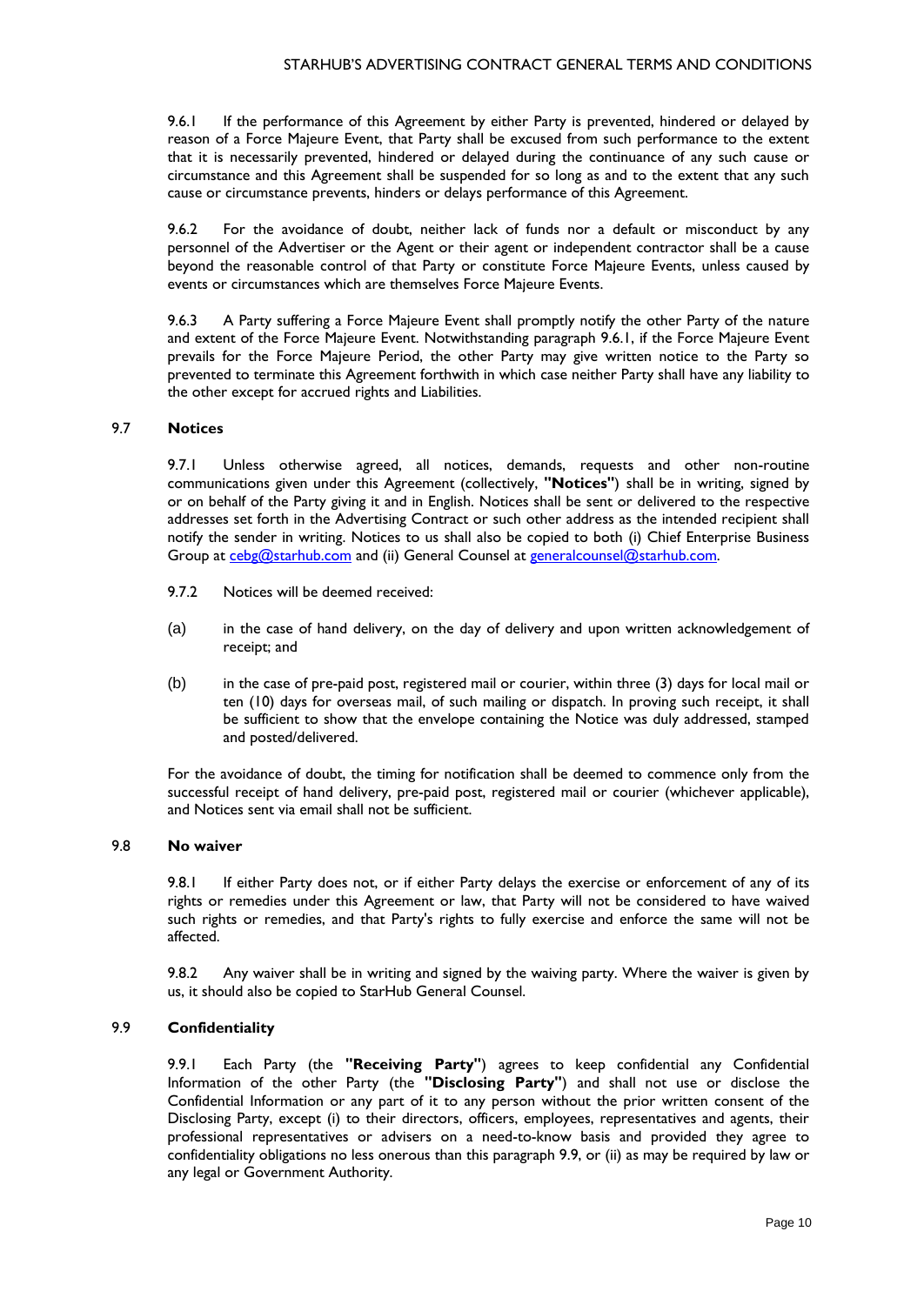9.9.2 In addition, each Party shall (i) ensure that all Confidential Information generated or obtained in pursuance of this Agreement shall not be used for any purpose other than the fulfilment of its obligations in this Agreement and (ii) prevent any unauthorised disclosure or publication of Confidential Information of the other party

9.9.3 The Receiving Party agrees that the Disclosing Party shall, without proof of special damage, be entitled to an injunction, specific performance or other equitable relief for any threatened or actual breach of the provisions of this paragraph 9.9, in addition to any damages or other right or remedy to which the Disclosing Party may be entitled.

9.9.4 The Parties' obligations under this paragraph 9.9 shall continue in force even if this Agreement expires or terminates, for a period of two (2) years after such expiry or termination.

#### 9.10 **Entire Agreement, Severability and No Third Party Right**

9.10.1 This Agreement contains the whole agreement between the Advertiser, the Agent and us with respect to the Services the Advertiser and/or the Agent subscribe for, and there are no other agreements or terms, written or oral, express or implied, which govern the provision by us of the Services. Each Party agrees that in entering into this Agreement, it has not relied on, and shall have no remedy in respect of, any statement, representation, warranty, understanding, promise or assurance (whether negligently or innocently made) of any person (whether party to this Agreement or not) other than as expressly set out in this Agreement.

9.10.2 If any part of this Agreement is invalid, illegal or unenforceable (whether in whole or in part), such provision shall be deemed modified to the extent of such invalidity, illegality or unenforceability and the remaining provisions of this Agreement shall not be affected.

9.10.3 Third parties cannot enforce this Agreement under the Contracts (Rights of Third Parties) Act (Cap. 53B).

#### 9.11 **Applicable Laws**

9.11.1 This Agreement is governed by Singapore law. Our provision of the Services is subject to the Act and we are required to comply with the directives and orders of the Regulatory Authority.

9.11.2 The Parties irrevocably submit to the non-exclusive jurisdiction of the Singapore courts for any legal proceedings relating to this Agreement. Either Party may also refer any dispute to the Small Claims Tribunal. If we agree with the Advertiser and/or the Agent (as the case may be) that arbitration would be an appropriate forum, we may jointly refer the dispute for arbitration.

# 9.12 **Personal Data**

9.12.1 The Advertiser and the Agent each confirms its agreement to our Data Protection Policy, which may be accessed at our website..

9.12.2 We may refuse, suspend, withdraw, change, modify or terminate the provision of any Service immediately at any time if we consider that our provision or continued provision of such Service will or is likely to cause either us or any of our Affiliates to be in breach or potential breach of the PDPA.

# 9.13 **Gifts, Inducements or Rewards**

- 9.13.1 The Advertiser and the Agent each warrants and represents that:
- (a) it shall comply with Chapter IX of the Singapore Penal Code (Cap. 224) and the Prevention of Corruption Act (Cap. 241);
- (b) it is aware of and shall abide by our guidelines on gifts as published on our website, as may be amended from time to time; and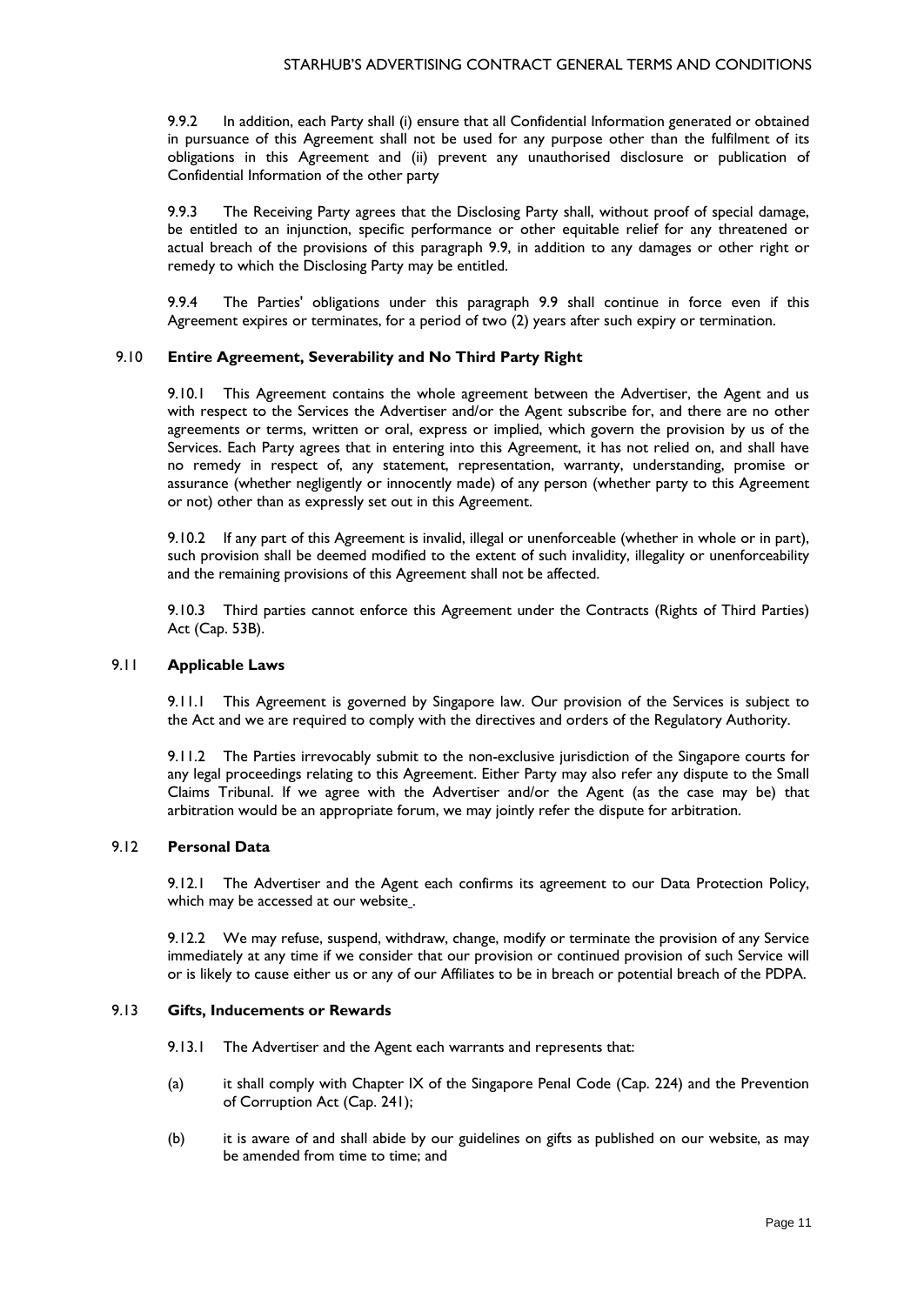(c) in addition, neither the Advertiser nor the Agent shall directly or indirectly seek, receive or obtain from and/or offer, give or agree to give to any person or organisation any gift or consideration of any kind including any discount, rebate, commission, bribe, kickback or other inducement or corrupt payment (whether in cash or in kind), for the purpose of inducing or rewarding any favourable action by any person in relation to or in connection with this Agreement or any commercial transaction.

9.13.2 Notwithstanding any provision in this Agreement, in the event we have reason to believe that a breach of any of the representations and warranties in this paragraph 9.13 has occurred or will occur, we may (i) suspend or terminate our performance under this Agreement; and (ii) recover from the Advertiser or the Agent any loss resulting from the aforesaid suspension.

### 9.14 **No Partnership**

This Agreement is not intended to, nor shall be deemed to constitute or operate to create a partnership or joint venture or contract of employment of any kind between the Parties or to authorise either Party to act as agent for the other. Neither Party shall have authority to act in the name or on behalf of or otherwise to bind the other in any way (including the making of any representation or warranty, the assumption of any obligation or liability and the exercise of any right or power).

#### 9.15 **Press Release and Publicity**

Save for the Services provided under this Agreement, no Party shall (i) issue any press release or media statement relating to or regarding the existence, subject matter of or terms of this Agreement without the prior written consent of the other Party except as required by law or by any Government Authority or (ii) create, publish, distribute, or permit any written materials, which make reference to the other Party without its prior written consent.

#### 9.16 **Other Provisions**

9.16.1 Subject always to paragraph 9.5, this Agreement (or any document entered into pursuant to or in connection with this Agreement) may not be modified or changed, except in writing signed by each of the Parties.

9.16.2 Each Party undertakes with the other Party that it will do such acts and things as the other Party may reasonably require for the purpose of giving to it the full benefit of this Agreement.

9.16.3 Any liability to either Party may in whole or in part be released, compounded or compromised, or time or indulgence given, by that Party in its absolute discretion without in any way prejudicing or affecting its other rights against the other Party.

9.16.4 This Agreement may be signed in counterparts and by the Parties on separate counterparts, each of which when so executed shall be an original, but all counterparts shall together constitute one and the same document.

#### 9.17 **Meanings and Interpretation**

This paragraph 9.17 sets out how certain words and phrases are used in this Agreement.

- 9.17.1 In this Agreement, unless the context indicates a contrary intention:
- (a) the expression "person" includes an individual, the estate of an individual, a corporation, an authority, an association or a joint venture (whether incorporated or unincorporated), a foundation, a partnership or a trust (in each case whether or not having separate legal personality and irrespective of the jurisdiction in or under the law of which it was incorporated or exists);
- (b) a reference to any statute or to any statutory provision includes any statutory amendment, modification, re-enactment or consolidation (with or without modification) of it or any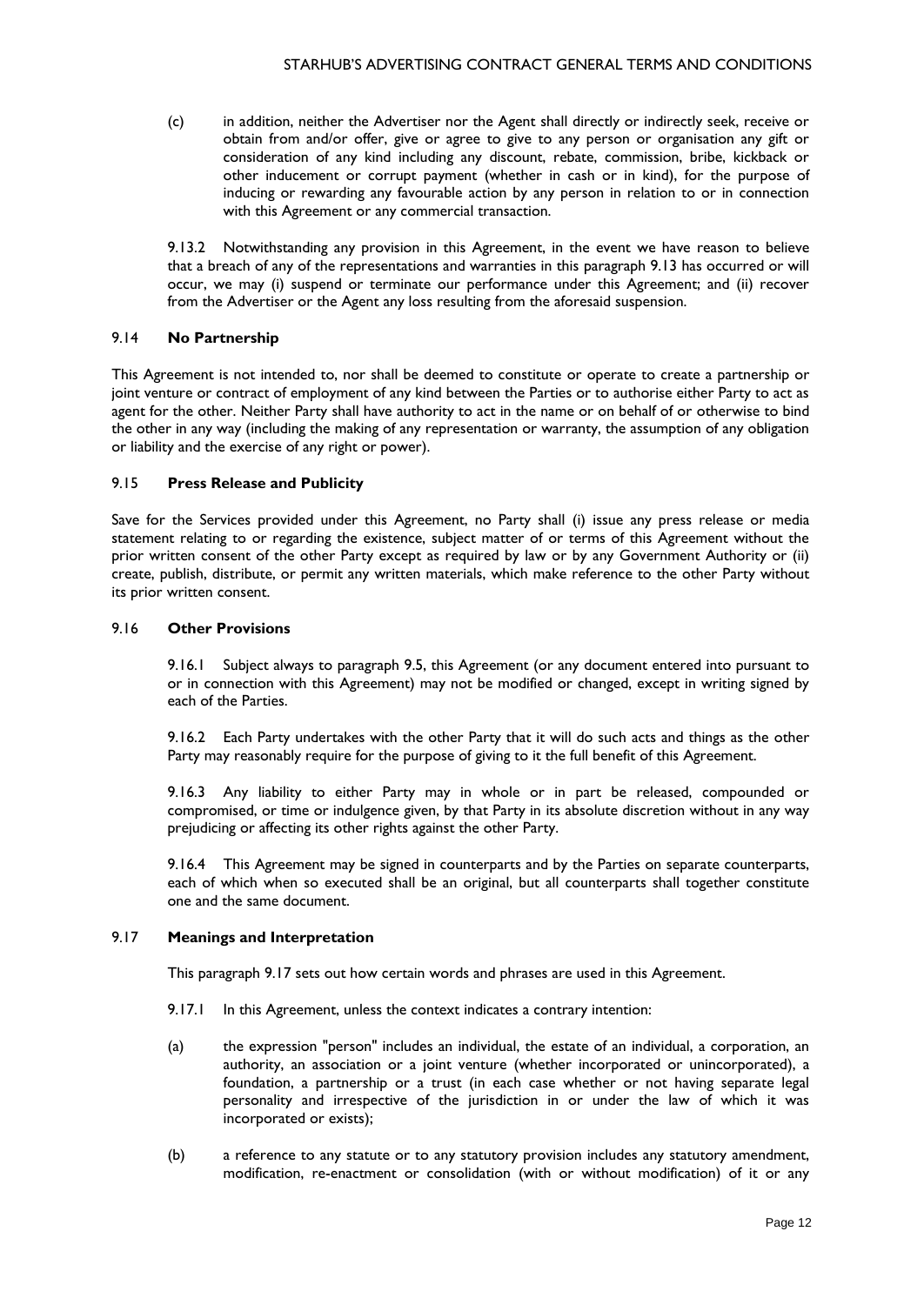#### STARHUB'S ADVERTISING CONTRACT GENERAL TERMS AND CONDITIONS

statutory provision substituted for it and in force from time to time, and all ordinances, orders, by-laws, regulations, rules, statutory instruments or other subordinate legislation (however described) issued under it;

- (c) words importing the singular include the plural (and vice versa), and words indicating a gender include every other gender;
- (d) references to recitals, paragraphs, clauses, annexes, appendices or schedules are references to recitals, paragraphs, clauses of and annexes, appendices and schedules to this Agreement;
- (e) where a word or phrase is given a defined meaning, any other part of speech or grammatical form of that word or phrase has a corresponding meaning;
- (f) clause headings are included for convenience only and shall not affect the interpretation of this Agreement;
- (g) a reference to "writing" does not include email;
- (h) any phrase introduced by the terms "including", "include", "in particular" or any similar expression shall be construed as illustrative and shall not limit the sense of the words preceding those terms; and
- (i) a reference to a document includes all amendments or supplements to that document, or replacements or novations of it.

9.17.2 This Agreement or any provision thereof shall not be construed adversely against a Party because that Party prepared or drafted it or is seeking to rely on it.

9.17.3 Any decision to be made by us or actions that we may take in this Agreement may be made at our sole discretion.

9.17.4 In this Agreement, the following terms shall have the following meanings, unless the context requires otherwise:

| "Act"                  | the Telecommunications Act or as applicable, the Info-<br>communications Media Development Authority Act 2016 (No.<br>22 of 2016), as may be changed from time to time.                                                                                                                                                                                                                                                                                                                                                                                                                                                                                                                                                                                                                      |
|------------------------|----------------------------------------------------------------------------------------------------------------------------------------------------------------------------------------------------------------------------------------------------------------------------------------------------------------------------------------------------------------------------------------------------------------------------------------------------------------------------------------------------------------------------------------------------------------------------------------------------------------------------------------------------------------------------------------------------------------------------------------------------------------------------------------------|
| "Advertiser"           | the advertiser procuring the Service(s) from us under this<br>Agreement who is named as such on the Advertising Contract,<br>including the advertiser's successors and permitted assigns.                                                                                                                                                                                                                                                                                                                                                                                                                                                                                                                                                                                                    |
| "Advertising Contract" | our standard form for the Services entitled "Advertising<br>Contract".                                                                                                                                                                                                                                                                                                                                                                                                                                                                                                                                                                                                                                                                                                                       |
| "Affiliate"            | means an organisation that is related to StarHub Ltd (i) by being<br>directly or indirectly controlled by StarHub Ltd; or (ii) by<br>reason of both StarHub Ltd and the organisation being<br>controlled by a third party, and includes the successors, assigns,<br>employees and agents of StarHub Ltd and such organisation. In<br>this context, a person "controls" an organisation if it owns or<br>controls (i) more than 50 percent of the shares or other<br>securities entitled to vote for the election of directors (or other<br>managing authority) in the organisation, (ii) more than 50<br>percent of the equity interest in the organisation, or (iii) is<br>otherwise able to direct or cause the direction of the<br>management and policies of the organisation whether by |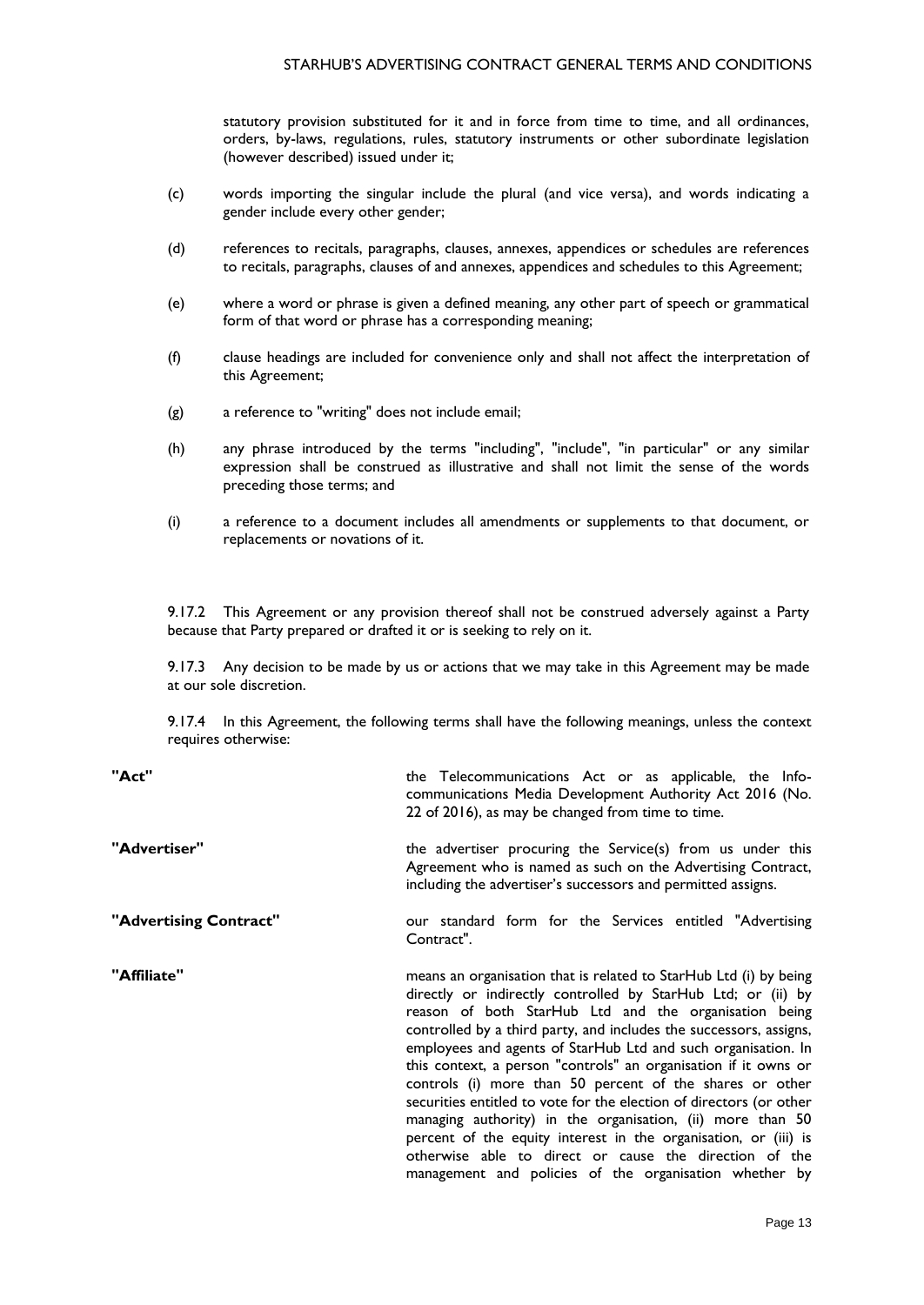contract or otherwise.

- **"Agent"** the advertising or media agency appointed to act for and on behalf of the Advertiser named under "Agent Name " in the Advertising Contract, including such advertising or media agency's successors and permitted assigns.
- **"Agreement"** the agreement between the Parties, comprising (i) the Advertising Contract duly executed by all Parties, (ii) our prevailing Rate Cards, (iii) the applicable Service Specific Terms and Conditions, (iv) the Insertion Orders, (v) the Advertising Contract General Terms and Conditions, and (vi) the signed annexes, appendices and schedules (if any).
- **"Censorship Requirements"** censorship standards, codes of practice, law and/or regulations of Singapore or any censorship notice from any Government Authority from time to time in force including those relating to obscene or indecent exhibition.
- **"Charges"** all charges and fees payable by the Advertiser for or relating to the Services. The Charges will be in accordance with the charges stated in a duly executed Advertising Contract, or in their absence, with our prevailing Rate Cards.
- **"Confidential Information"** (a) any and all information and materials disclosed to, or obtained or received by, the Receiving Party, whether written or oral, in connection with this Agreement, including marketing and business plans, strategies and policies, pricing and payment terms, financial accounts and information or any dealings, transactions or affairs of the Disclosing Party;
	- (b) the terms of this Agreement (other than these Advertising Contract General Terms and Conditions and Service Specific Terms and Conditions); and
	- (c) documents or proprietary materials provided by the Disclosing Party marked "Restricted", "Confidential" or "Secret" or in a manner which gives notice of their confidential nature.

It does not include any information:

- (i) which is or becomes publicly available (otherwise than as a result of a breach of confidentiality by the Receiving Party);
- (ii) which was already known to or in the possession of the Receiving Party prior to disclosure by the Disclosing Party;
- (iii) which is subsequently received by the Receiving Party from a third party who has the right to disclose such information and/or who is not bound by obligations of confidentiality to the Disclosing Party;
- (iv) which is independently developed by or on behalf of the Receiving Party without use of or reference to any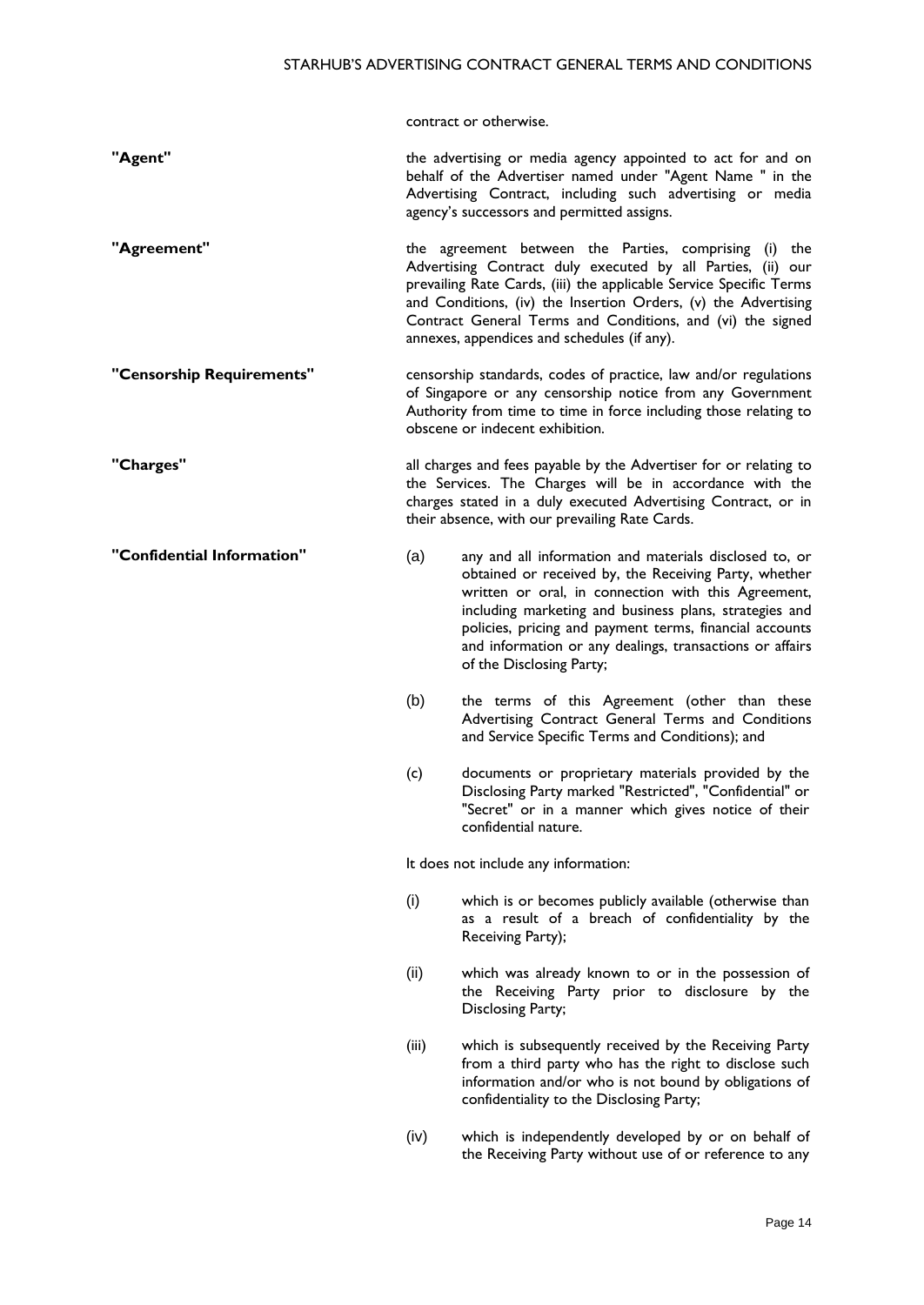of the Confidential Information; or

- (v) which is required to be disclosed by law.
- **"Contract Period"** the contract period specified under "Contract Period" in the Advertising Contract.
- **"Force Majeure Event"** any cause or circumstance beyond the reasonable control of a Party including (to the extent that these are beyond such control) acts of God, war, compliance with any applicable law or requirements of any Government Authority, national emergency, acts of terrorism, accident, fire, lightning, equipment failure, cyber-attacks (including any type of offensive manoeuvre that targets computer information systems, infrastructure, computer networks or personal computer devices), computer software or software malfunction (including due to malicious software programmes), interception of online communication, identity theft, electrical power failure, faults, interruption or disruption of our network or the networks of other Service Providers, riots, strikes, lock-outs, industrial disputes (whether or not involving our employees or the employees of our Affiliates) or epidemics of infectious diseases.
- **"Force Majeure Period"** a continuous or aggregate period of more than thirty (30) consecutive days during which a Force Majeure Event exists.
- **"General Terms and Conditions"** the terms and conditions set out in this document under the heading "Advertising Contract General Terms and Conditions".
- **"Government Authority"** any government or political subdivision thereof or regulatory body (including any department, agency or instrumentality of any of the foregoing); any court or tribunal; and the governing body of any securities exchange.
- "IMDA" **IMDA** Info-communications Media Development Authority of Singapore, its successors and/or assigns.

**"Intellectual Property Right"** any patent, design, copyright, artist or producer right, database right, trademark, service mark, logo, trade secret, design right, right in know-how or business method (whether patented or not and whether or not the same is capable of being patented), goodwill, domain name, software code, right of confidence, right in proprietary information or industry or ancillary property right of any nature whatsoever or any application to register any of the foregoing rights, in any part of the world and whether current or prospective.

**"Insertion Order" means the insertion order or media schedule or booking or any** other order in writing submitted by the Advertiser or the Agent and signed by the Parties.

**"Liabilities"** all losses, damages, liabilities, costs, claims, charges, expenses, actions, proceedings or demands (including reasonable legal costs) and fines or penalties levied or brought by any Government Authority or any other liabilities on a full indemnity basis.

**"Materials"** the advertising and/or programming materials submitted by the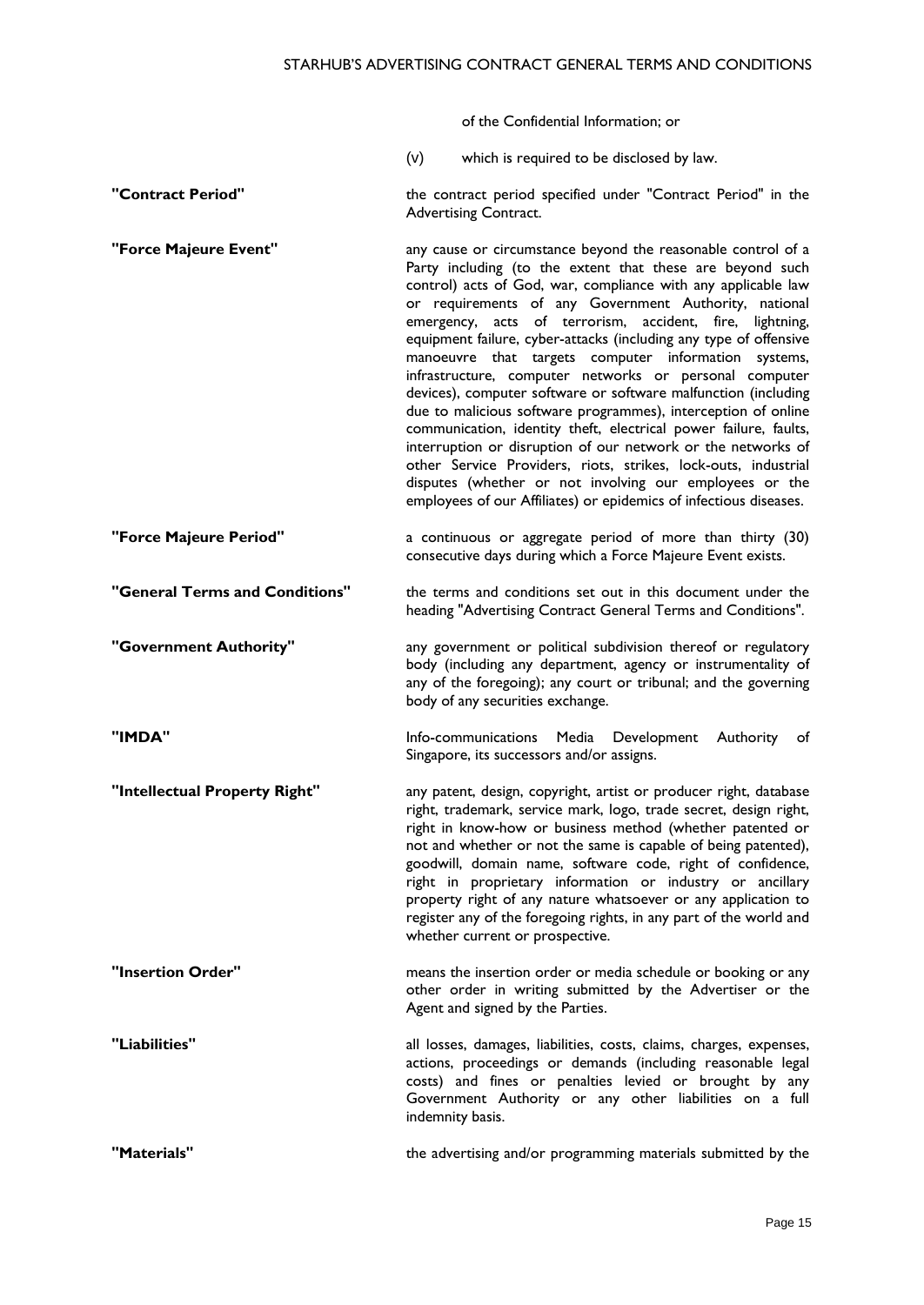|                                                   | Advertiser or the Agent to us.                                                                                                                                                                                                                                                                                                                                                  |
|---------------------------------------------------|---------------------------------------------------------------------------------------------------------------------------------------------------------------------------------------------------------------------------------------------------------------------------------------------------------------------------------------------------------------------------------|
| "Parties"                                         | us, the Advertiser and the Agent, and each shall be referred to<br>as a "Party".                                                                                                                                                                                                                                                                                                |
| "PDPA"                                            | the Personal Data Protection Act 2012 (No. 26 of 2012) of<br>Singapore.                                                                                                                                                                                                                                                                                                         |
| "Rate Card"                                       | our list of standard published rates for the Services. The term<br>"prevailing Rate Card" shall mean the version of the Rate<br>Card prevailing at the time of the Advertiser's submission of<br>the Insertion Orders.                                                                                                                                                          |
| "Regulatory Authority"                            | IMDA, its successors and/or assigns.                                                                                                                                                                                                                                                                                                                                            |
| "Service"                                         | such advertising service or product which we agree to provide<br>to the Advertiser from time to time and shall include services<br>by third parties on whose behalf we are billing.                                                                                                                                                                                             |
| "Service Provider"                                | any third party service provider involved in providing the<br>Services, including without limitation any network operator or<br>telecommunication service provider.                                                                                                                                                                                                             |
| "Service Specific Terms and<br><b>Conditions"</b> | the specific terms and conditions that we impose in respect of<br>any Service set out in this document under the applicable<br>"Service Specific Terms and Conditions" heading.                                                                                                                                                                                                 |
| "us" or "we" or "our"                             | StarHub Ltd (Reg. No. 199802208C) or any Affiliate as<br>indicated on the letterhead of the Advertising Contract, and<br>includes their successors, assigns, employees and agents.                                                                                                                                                                                              |
| "Taxes"                                           | any and all taxes, goods and services tax, withholding tax,<br>duties, levies and other similar charges imposed under any law<br>in respect of the provision of the Services or on any Charges or<br>payment due from or payable by the Advertiser to us.                                                                                                                       |
| "Total Contract Value"                            | the total contract price of all the Services procured by the<br>Advertiser as set out in the Advertising Contract, under the<br>"Total Contract Value" section. For the avoidance of doubt, if<br>an agency commission is indicated in the "Total Contract<br>Value" section of the Advertising Contract, the Total Contract<br>Value shall incorporate such agency commission. |
| "Working Day"                                     | any day of the week other than Saturday, Sunday and any<br>gazetted public holidays in Singapore.                                                                                                                                                                                                                                                                               |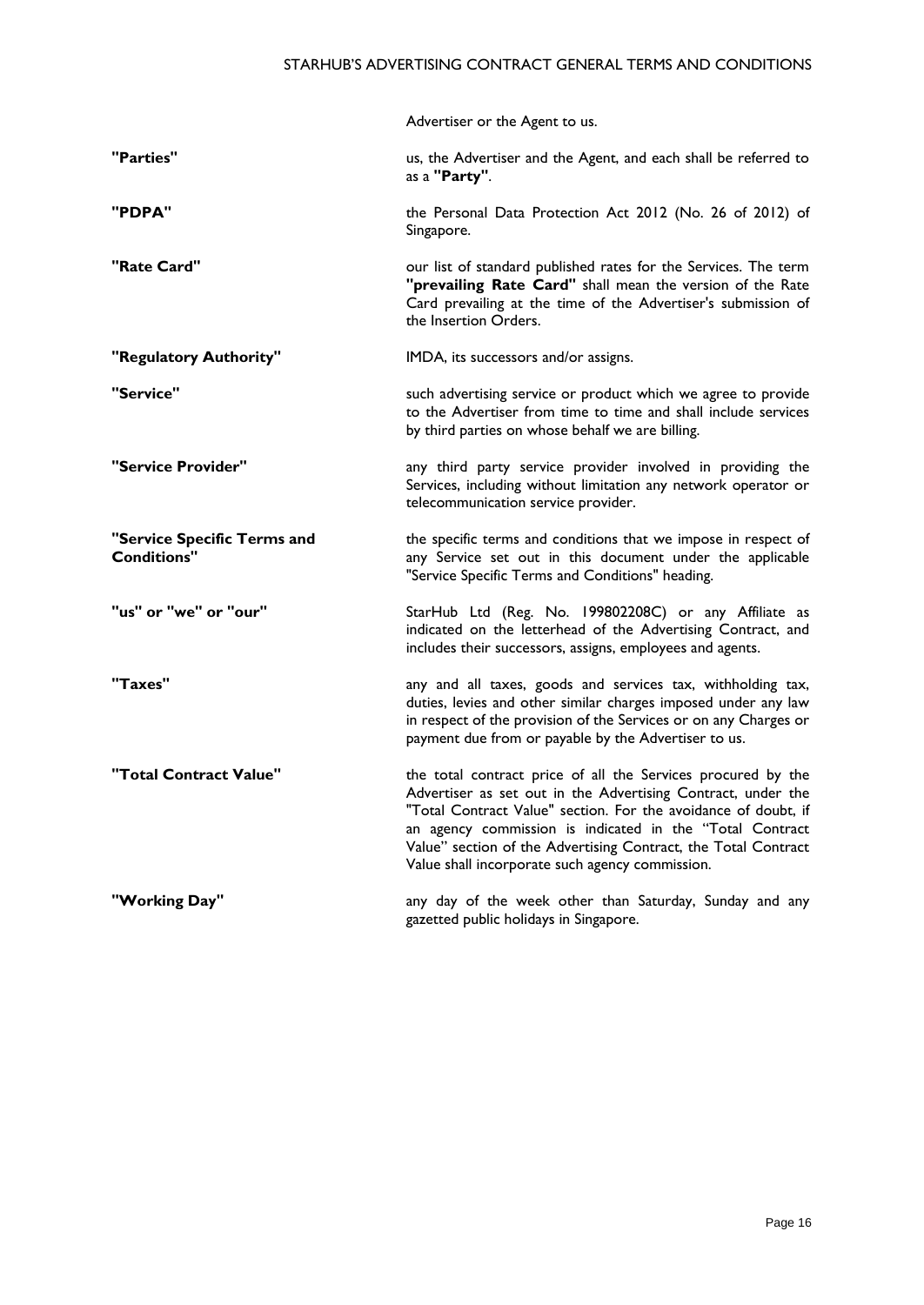# **SERVICE SPECIFIC TERMS AND CONDITIONS**

## **STARHUB TV ADVERTISING**

These are our Service Specific Terms and Conditions for StarHub TV advertising and together with any other terms and conditions that you and we have agreed or accepted from time to time, they form the Agreement between you and us.

These Service Specific Terms and Conditions are to be read in conjunction with the Advertising Contract General Terms and Conditions and shall be incorporated into and form part of the Agreement. In the event of any conflict or inconsistency between the Advertising Contract General Terms and Conditions and these Service Specific Terms and Conditions, the latter shall prevail.

## **1. FIRST BROADCAST DATE**

The Advertiser's first Broadcast Date for its advertising campaign shall be at least seven (7) days after the date of the execution of the Agreement. We shall have no obligation to carry out this Service if the first date of broadcast is requested to occur within seven (7) days of the date of the execution of the Agreement.

## **2. INSERTION ORDER/BOOKING DEADLINE**

The Advertiser shall ensure that all Insertion Orders are confirmed with us at least seven (7) days before the relevant Broadcast Date, failing which we shall not be liable for any failure and/or delay in broadcasting the Materials. Notwithstanding the aforesaid, no Insertion Orders would be held by us without a duly executed Agreement properly delivered to us in accordance with the time-frame in paragraph 1 above. In addition to the aforesaid, we reserve the right in our absolute discretion to move any one or more of the booked spots to other timing slots, programmes and/or channels, with notice to the Advertiser and to charge the Advertiser for the same at the relevant rates.

#### **3. DELIVERY OF MATERIAL**

The Advertiser shall deliver to us the Materials at the Advertiser's own costs and risk, at least five (5) days before the intended Broadcast Date. The Advertiser shall ensure that the Materials conform to the duration of the Spots purchased. We shall not be responsible or liable to the Advertiser where the duration of the Materials exceeds the duration of the Spots purchased, and are not broadcast in full. In addition to the aforesaid, the Advertiser shall upon our request and at its own costs submit cue sheets to us providing details of all music materials comprising the Materials.

# **4. TECHNICAL REQUIREMENT FOR MATERIALS**

4.1 The Advertiser shall deliver the Materials in MXF via digital link or AdStream direct transfer.

4.2 A production fee of S\$200 (excluding GST) per crawler shall be chargeable by us if the Advertiser requests for any crawlers to be inserted into the Materials. All additional production work carried out on the materials shall be chargeable by us at such rates to be agreed between the Parties.

# **5. COPY INSTRUCTIONS**

The Advertiser shall deliver copy instructions to StarHub Advertising, Traffic Department at least five (5) days before the Broadcast Date. For the avoidance of doubt, Insertion Orders and/or booking instructions shall not constitute copy instructions. If copy instructions are not provided before the stipulated deadline, we shall not be liable to the Advertiser if incorrect Materials are used for the broadcast or if Materials are not broadcast. Notwithstanding the aforesaid, the Advertiser shall remain liable to pay us for any incorrect Materials broadcast and even where the Materials are not broadcast. In the event that incomplete copy instructions are given by the Advertiser or copy instructions are not received by us by the relevant deadline, we reserve the right to repeat a previous advertisement of the Advertiser of the same size or to run a House Advertisement, for which the advertiser will be liable for full payment.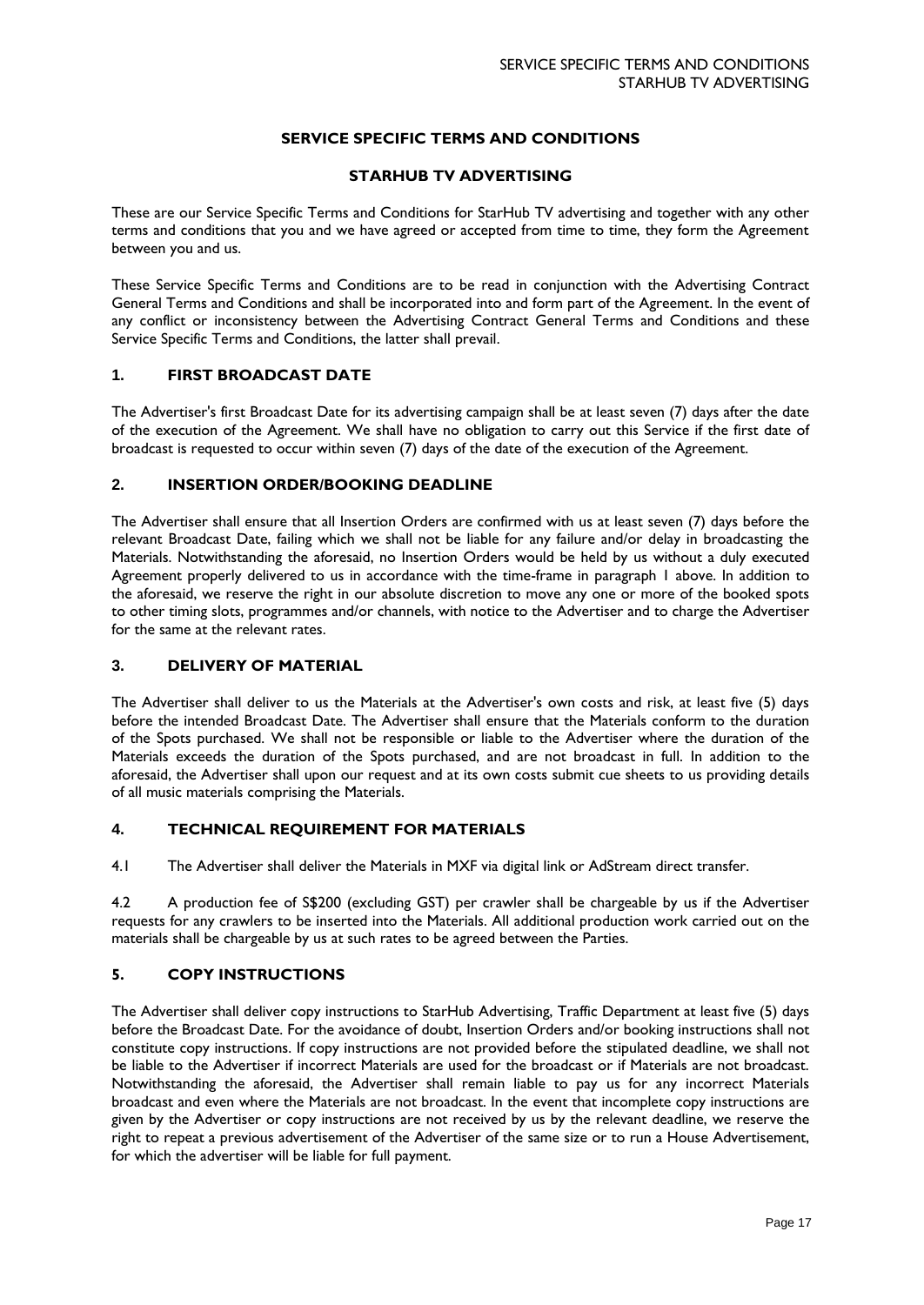# **6**. **USE OF SPOT BUY PACKAGES**

- 6.1 Unless otherwise specified in the Agreement, the Advertiser shall ensure that for Spot Buy Packages:
- (a) the Total Contract Value is allocated on a 1:1 ratio on Prime Time and Fringe Time respectively **("Prime Time-Fringe Time Ratio").** For example, for an Agreement with a Total Contract Value at S\$50,000, S\$25,000 each would be allocated for Prime Time Spots and Fringe Time Spots respectively; and
- (b) the amount of the Total Contract Value utilised on any single Channel determined by us to be a Tier 1 Channel **("Tier 1 Channel")** shall in no event exceed 25% of the Total Contract Value, and further that the aggregate amount of the Total Contract Value utilised on any number of Tier 1 Channels in aggregate, shall in no event exceed 60% of the Total Contract Value. For the avoidance of doubt, the Prime Time-Fringe Time Ratio remains applicable for the purchase of Spots on each of the Tier 1 Channels.

6.2 In the event that the Advertiser fails to allocate the Total Contract Value for Spot Buy Packages in accordance with paragraph 6.1 above, we shall have the right to refuse such Insertion Orders from the Advertiser with no liability to the Advertiser.

# **7. SPOT DURATION**

Subject to availability, we may, upon the Advertiser's request, agree to provide Spots at the following rates, according to the duration of the television advertisement.

| Spot rate calculation for different duration |       |  |
|----------------------------------------------|-------|--|
| 5 sec                                        | 0.3   |  |
| 10 sec                                       | 0.35  |  |
| 15 sec                                       | 0.5   |  |
| 20 sec                                       | 0.7   |  |
| 25 sec                                       | 0.85  |  |
| 30 sec                                       | 1.0   |  |
| 35 sec                                       | 1.175 |  |
| 40 sec                                       | 1.35  |  |
| 45 sec                                       | 1.5   |  |
| 50 sec                                       | 1.7   |  |
| 55 sec                                       | 1.85  |  |
| 60 sec                                       | 2.0   |  |

## **8. BONUS BUDGET**

8.1 We may from time to time, and at our sole discretion award the Advertiser a Bonus Budget the amount of which will be set out by us in the Agreement. The Advertiser may use the Bonus Budget subject to the terms and conditions in this Agreement for payment of Bonus Spots at the rate in our relevant Rate Card.

8.2 The Bonus Budget will remain valid for the duration of the Contract Period, and upon expiry of the Contract Period, any Bonus Budget unused will be forfeited.

### **9. BONUS SPOTS FOR STARHUB TV**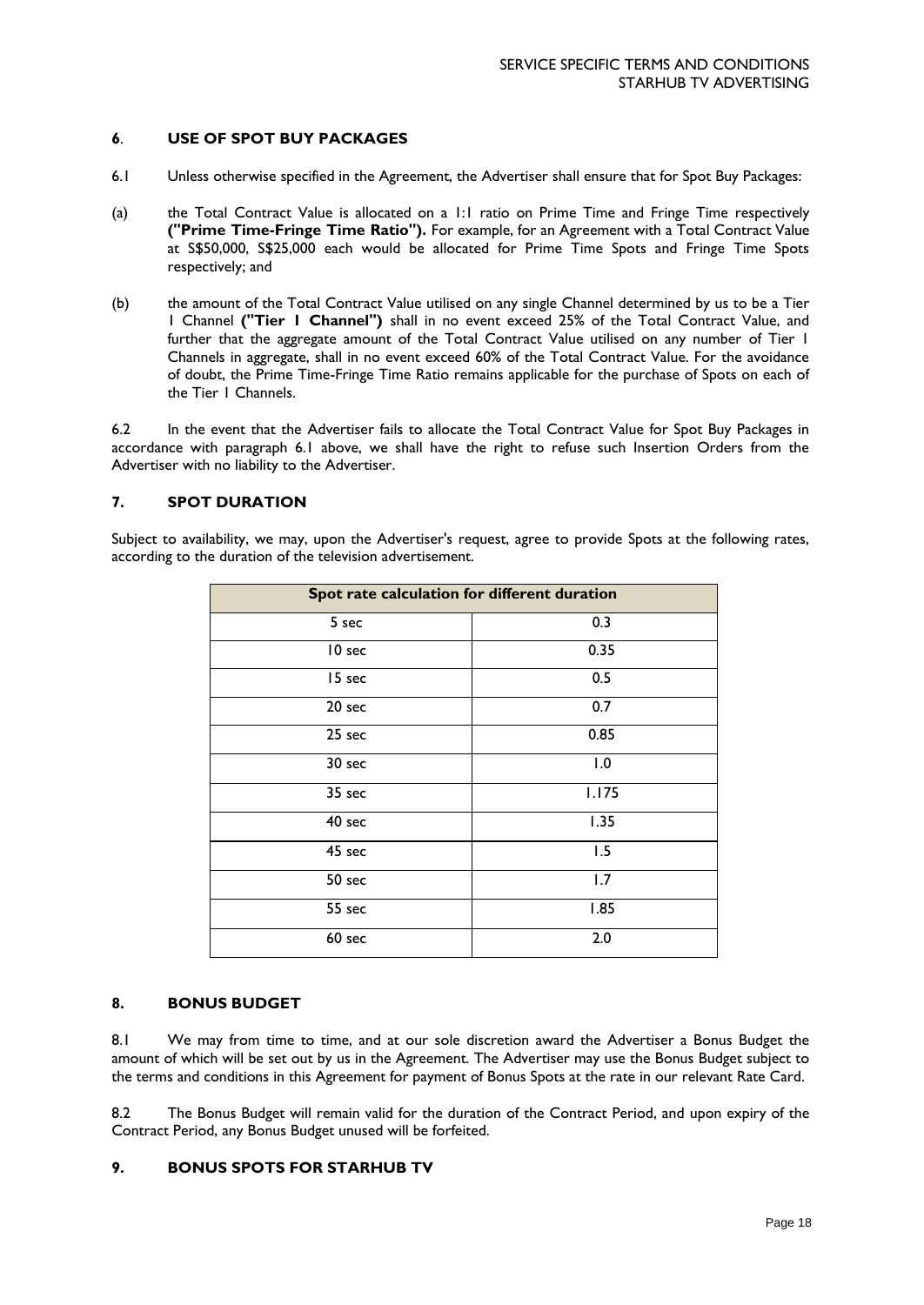9.1 Subject to the terms below, the Advertiser is entitled to use the Bonus Budget as payment for Bonus Spots provided that:

- (a) the Bonus Budget may not be used for the purchase of Bonus Spots on Tier 1 channels;
- (b) no more than 25% of the Bonus Budget allocated to it may be used for Bonus Spots on Tier 2 channels;
- (c) Bonus Spots purchased using Bonus Budget shall comprise Prime Time Spots and Fringe Time Spots in a 1:1 ratio;
- (d) Bonus Budget cannot be used to purchase Premium Spots;
- (e) Bonus Budget cannot be used to purchase Bonus Spots in the months of June, November and December;
- (f) Bonus Spots and Paid Spots must be planned into the schedule of the relevant channel(s);
- (g) a separate media schedule is required for Paid Spots and Bonus Spots; and
- (h) all Bonus Spots purchased shall be confirmed at least seven (7) Working Days prior to the Broadcast Date. If no confirmation is received by us by the aforesaid deadline, the Bonus Spots shall be inserted on a Run-on-Spot (ROS) basis and may be pre-empted by paid spots.

9.2 Notwithstanding the aforesaid, Bonus Spots are subject to availability and we have an absolute discretion in determining the date and time for the broadcast of all Bonus Spots, including confirmed Bonus Spots.

9.3 We reserve the right to refuse Insertion Orders from the Advertiser if the Advertiser fails to comply with paragraph 9.1 above, with no liability to the Advertiser.

9.4 In the event of any inconsistency between these Bonus Budget Terms & Conditions and any additional Bonus Terms & Conditions specified in the Agreement, the latter shall prevail.

### **10. TERMINATION BY ADVERTISER**

10.1 If the Advertiser terminates the Agreement after the execution of the Agreement or before the expiry of the Contract Period:

- (a) the Advertiser shall be liable to pay us a premature termination charge equivalent to 50% of the Total Contract Value if no Services have been procured by the Advertiser after the execution of the Agreement; or
- (b) if the Advertiser has utilised any Spots at advertising package rates that StarHub may offer from time to time, the Advertiser shall be liable to (1) pay us a charge equivalent to 50% of the remaining balance Total Contract Value and (2) pay for such utilised Spots at the "Revised Pricing". The Revised Pricing shall be the pricing in the Rate Card determined using the Charges paid for utilised Spots as the spend amount.

# **11. INCOMPLETE UTILISATION OF TOTAL CONTRACT VALUE**

11.1 If the Advertiser fails to utilise the Total Contract Value in full or in part during the Contract Period, upon the expiry of the Contract Period, the Advertiser shall:

- (a) if none of the Total Contract Value has been utilised, pay us a charge equivalent to 50% of the Total Contract Value; or
- (b) if some of the Total Contract Value has been utilised,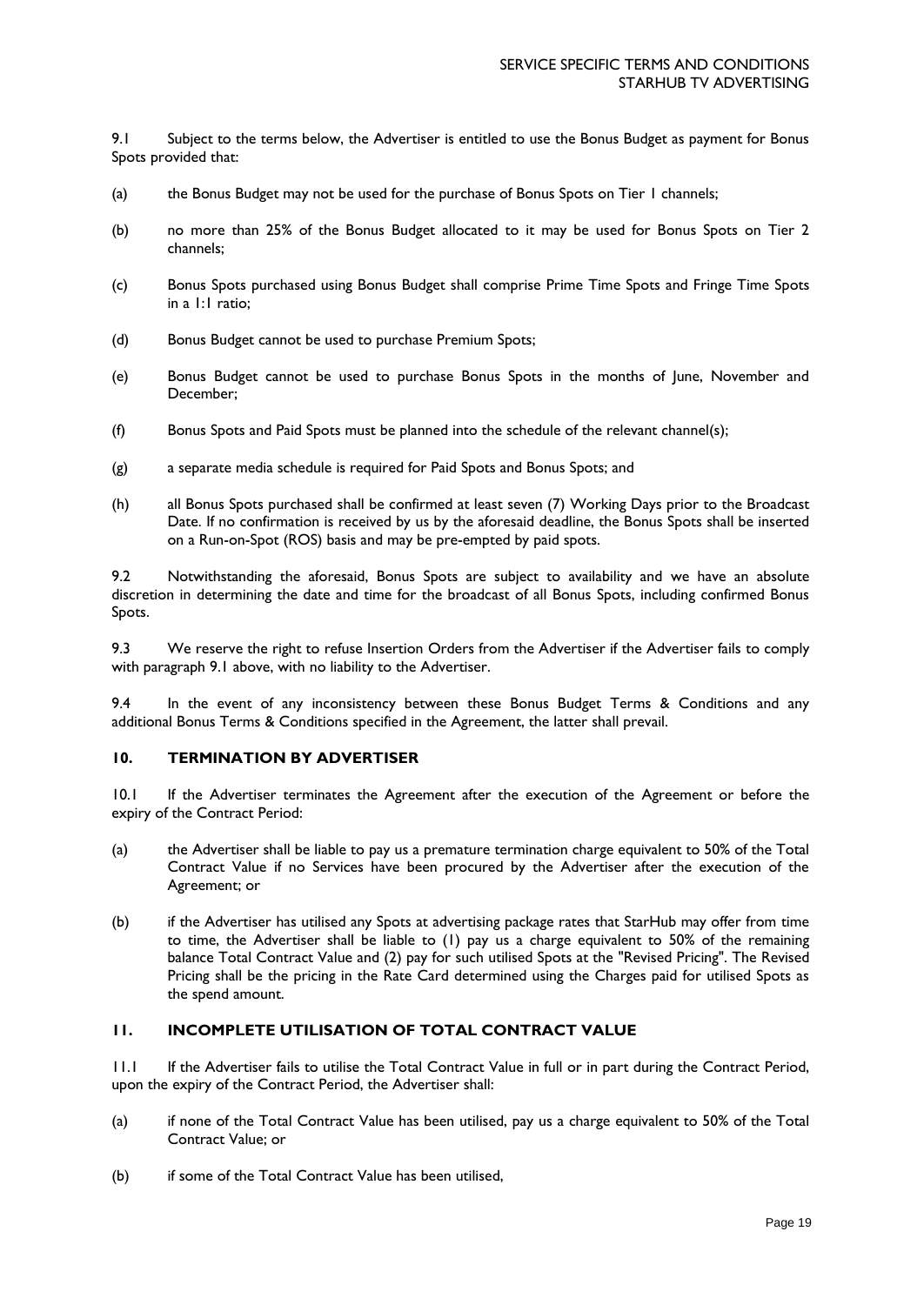- (i) pay us a charge equivalent to 50% of the remaining balance Total Contract Value; and
- (ii) in relation to Spots utilised during the Contract Period at advertising package rates that StarHub may offer from time to time, be liable to pay us for such utilised Spots at the "Revised Pricing". The Revised Pricing shall be the pricing in the Rate Card determined using the Charges paid for utilised Spots as the spend amount.

# **12. POSTPONEMENT OR AMENDMENT OF SCHEDULED BROADCAST DATE(S) AND TIME(S)**

If the Advertiser postpones or amends the scheduled date(s) and/or time(s) booked for the broadcast or transmission of the Materials, within seven (7) days before such scheduled date(s) or time(s), the Advertiser (or its Agent) shall be liable to pay us an additional Charge equivalent to 50% of the Charges that were agreed for the relevant postponed or amended Spots.

## **13. INCREASE IN TOTAL CONTRACT VALUE**

The Advertiser and/or the Agent may procure additional Services at any time during the Contract Period. For the new Services, we shall charge such rates which are prevailing at the time of procurement and shall not be bound to extend any rates previously agreed to the new Services.

### **14. PROGRAMME SPONSORSHIP OR CO-SPONSORSHIP**

14.1 The Advertiser may request to procure Programme Sponsorship(s) or Programme Co-Sponsorship(s) from us, and where available, may do so subject to the following terms and conditions:

- (a) we reserve the right in our sole discretion to determine whether or not the Advertiser would be an eligible or a suitable sponsor. We shall be entitled to refuse a request for sponsorship where there is already an existing sponsor in the same category as the Advertiser, where exclusive sponsorship rights have been granted to another party or for such other reasons that we consider fit.
- (b) we reserve the right to change the telecast date of the Sponsored Programme(s) or refuse to telecast the Sponsored Programme(s) without consultation with the Advertiser. We shall have no liability to the Advertiser for any failure to complete the telecast of any Sponsored Programme or series of Sponsored Programmes.
- (c) In the event that the Programme Sponsorship or Programme Co-Sponsorship is cancelled by the Advertiser prior to the first telecast date of the Sponsored Programme **("Telecast Date"),** the Advertiser shall pay us early termination charges, as follows:

| <b>Cancellation Date</b>                   | <b>Early Termination Charges payable</b><br>by Advertiser |
|--------------------------------------------|-----------------------------------------------------------|
| less than one 1 month before Telecast Date | 90% of Sponsorship Value                                  |
| between 1-2 months before Telecast Date    | 75% of Sponsorship Value                                  |
| between 2-3 months before Telecast Date    | 50% of Sponsorship Value                                  |

- (d) we shall have no liability to the Advertiser in the event that a Sponsored Programme or a series of Sponsored Programmes are no longer available to us for telecast on our television services.
- (e) All proposed use or exploitation by the Advertiser or the Agent in relation to the Programme Sponsorship or Programme Co-Sponsorship rights shall be subject to our prior written approval.
- (f) The Advertiser and the Agent shall comply with such guidelines, directions or instructions that we may have in relation to their representation of the Programme Sponsorship or Programme Co-Sponsorship.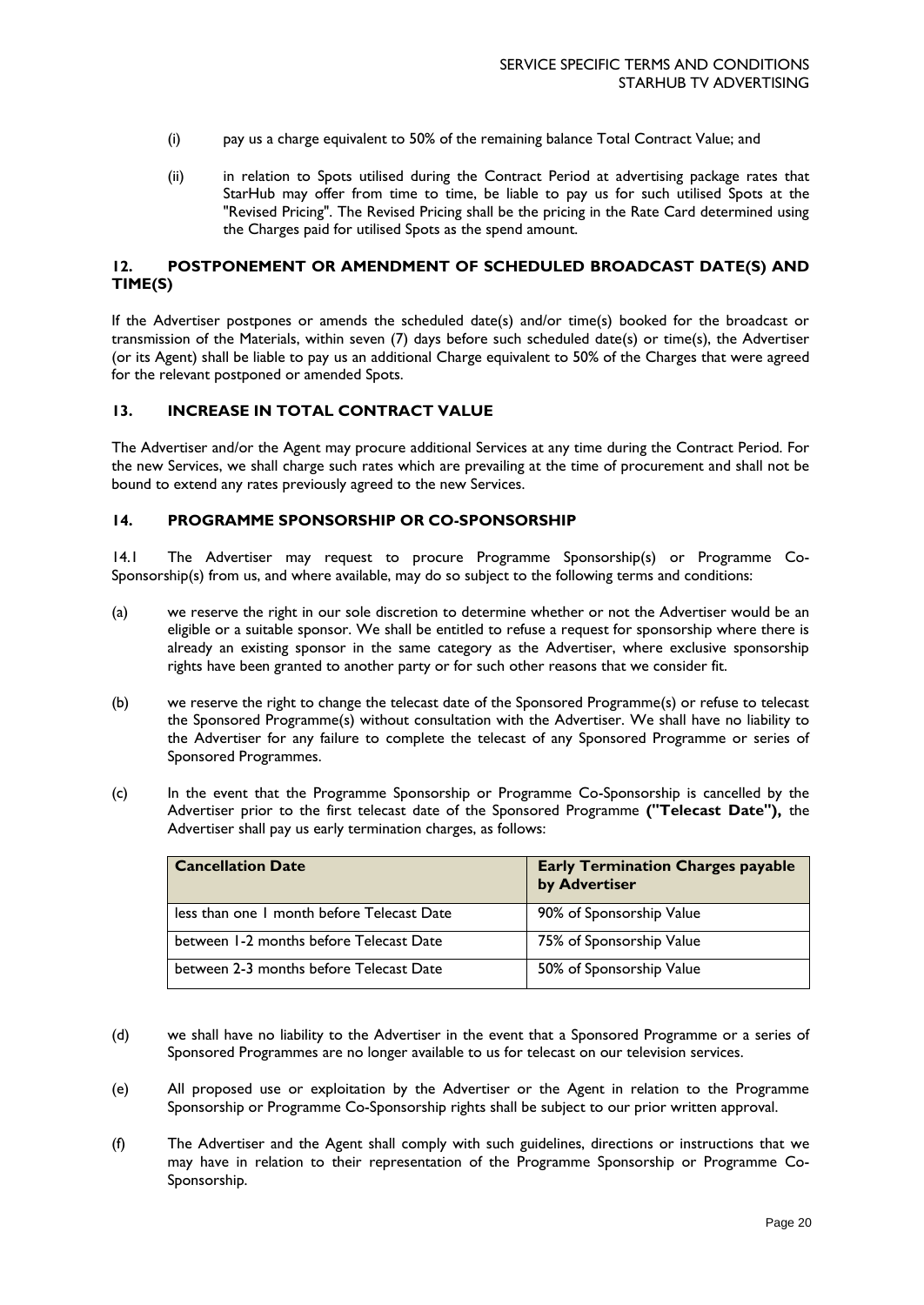(g) The Advertiser and the Agent shall not make any claim, ownership, title or interest to any goodwill, recognition or intellectual property right arising out of the programme that is being sponsored under the Programme Sponsorship or Programme Co-Sponsorship rights procured under this Agreement.

14.2 The Advertiser and the Agent shall not be entitled to claim any association to the Programme other than that expressly granted by us under this Agreement.

# **15. MEANINGS**

15.1 This paragraph 15.1 sets out how certain words and phrases are used in this Agreement. Terms used but not defined in these Service Specific Terms & Conditions shall have the respective meanings given to them in the Advertising Contract General Terms & Conditions.

### **What these words mean in this Agreement**

| "Bonus Budget"        | the amount of credit awarded to the Advertiser by us as specified in the<br>Agreement.         |
|-----------------------|------------------------------------------------------------------------------------------------|
| "Bonus Spot"          | a Spot purchased by the Advertiser using the Bonus Budget.                                     |
| "Broadcast Date"      | the date where the Materials are scheduled to be broadcast on our cable<br>television service. |
| "House Advertisement" | an advertisement for any entity belonging to our group of companies.                           |

**"Prime Time"** and **"Fringe Time**" shall have the meanings set out below:

|             |                                                                                                  | <b>Fringe Time</b>                                                                       |
|-------------|--------------------------------------------------------------------------------------------------|------------------------------------------------------------------------------------------|
|             |                                                                                                  | 12mn to 6pm                                                                              |
| (i)<br>(ii) | 12mn;<br>6pm<br>to<br>and<br>"live"<br>all<br>and<br>"live"<br>delayed<br>telecast<br>programmes | 12mn<br>6pm<br>to<br>(excluding all "live" and<br>delayed "live" telecast<br>programmes) |
| (i)<br>(ii) | 4pm to 10pm on<br>weekdays; and<br>8am to 12noon,<br>6pm to 9pm on<br>weekends                   | All other time-belts                                                                     |
| (i)         | 2pm to 12am on<br>weekdays;                                                                      | (i)<br>8am<br>2pm<br>to<br>on<br>weekdays; and                                           |
| (iii)       | weekends; and<br>2pm to 12am for<br>like<br>seasons                                              | (ii)<br>8am to 4pm<br>on<br>weekends                                                     |
|             | (ii)                                                                                             | <b>Prime Time</b><br>6pm to 12mn<br>4pm to 12am on<br>School Holidays,                   |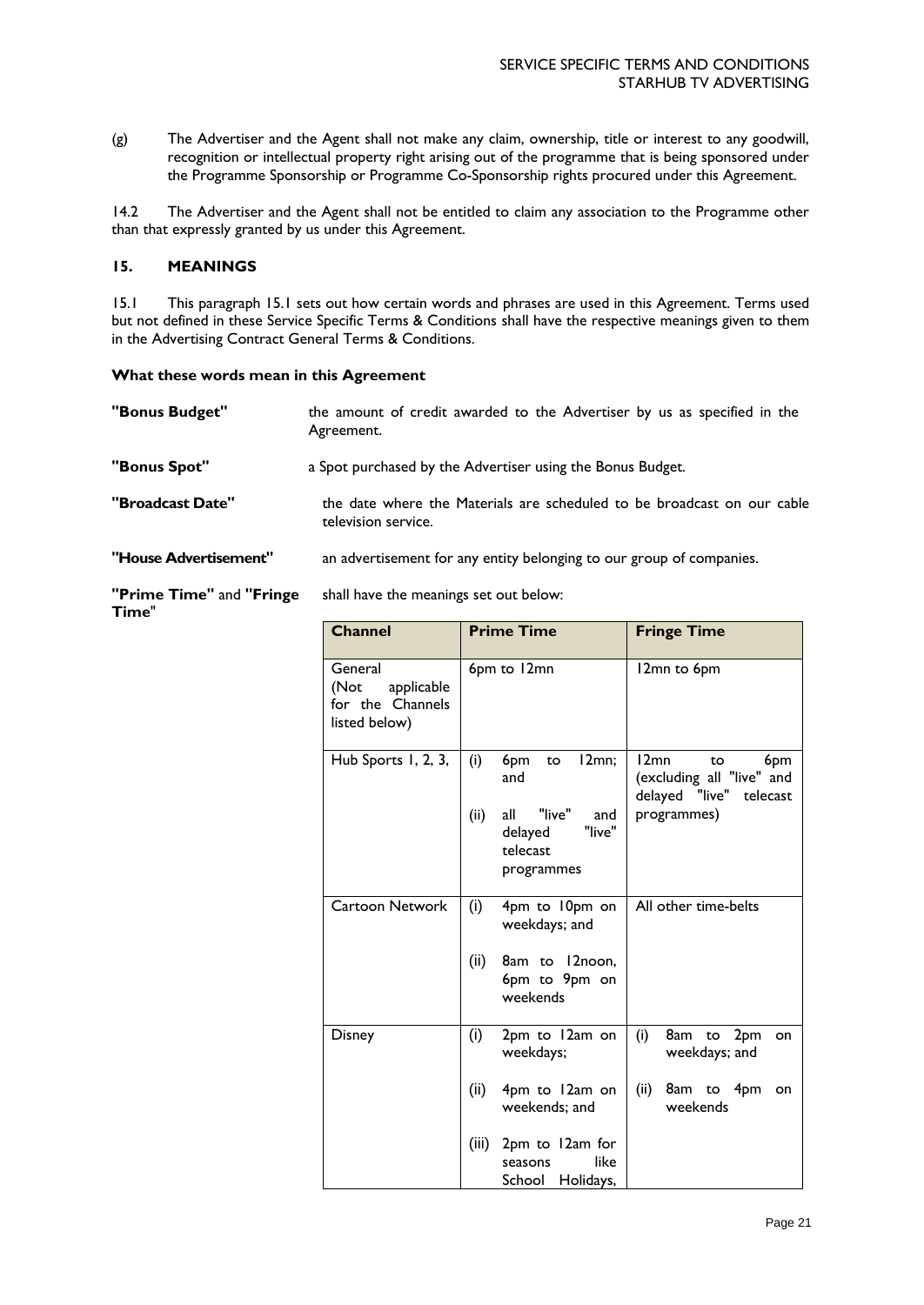# SERVICE SPECIFIC TERMS AND CONDITIONS STARHUB TV ADVERTISING

|             |     | Christmas, etc.                |                      |
|-------------|-----|--------------------------------|----------------------|
| Nickelodeon | (i) | 4pm to 8pm on<br>weekdays; and | All other time-belts |
|             | (i) | 9am to 12.30pm<br>on weekends  |                      |

| "Paid Spot"                    | a Spot purchased by the Advertiser.                                                                                                                                                                                                                |
|--------------------------------|----------------------------------------------------------------------------------------------------------------------------------------------------------------------------------------------------------------------------------------------------|
| "Premium Spot"                 | the first and last Spot of an advertising break or any Spot we deem to be a<br>Premium Spot.                                                                                                                                                       |
| "Programme Co-<br>Sponsorship" | the right to be named as a co-sponsor of a specific programme on our cable<br>television service or such other co-sponsorship rights and entitlements with<br>respect to a specific programme as expressly written in the Advertising<br>Contract. |
| "Programme<br>Sponsorship"     | the right to be named as a sponsor of a specific programme on our cable<br>television service or such other sponsorship rights and entitlements with<br>respect to a specific programme as expressly written in the Advertising<br>Contract.       |
| "Run-on-Spot"<br>or<br>"ROS"   | any Spot during an advertising break allocated by us to the Advertiser at our<br>absolute discretion.                                                                                                                                              |
| "Service"                      | for the purpose of these Service Specific Terms and Conditions, shall mean<br>advertising via Spot(s), Programme Sponsorship, or Programme Co-<br>Sponsorship, as the case may be.                                                                 |
| "Sponsored Programme"          | the television programme for which the Advertiser has Programme<br>Sponsorship or Co-Sponsorship rights.                                                                                                                                           |
| "Sponsorship Value"            | the sum paid by the Advertiser for a particular Programme Sponsorship or<br>Programme Co-Sponsorship.                                                                                                                                              |
| "Spot(s)"                      | a television air-time slot of a specified duration on our cable television service<br>for the insertion and broadcast of the Advertiser's Materials.                                                                                               |
| "StarHub In-House"             | Hub Sports 1, Hub Sports 2, Hub Sports 3, Hub E City, Hub VVD and such<br>other in-house channels that we may launch from time to time.                                                                                                            |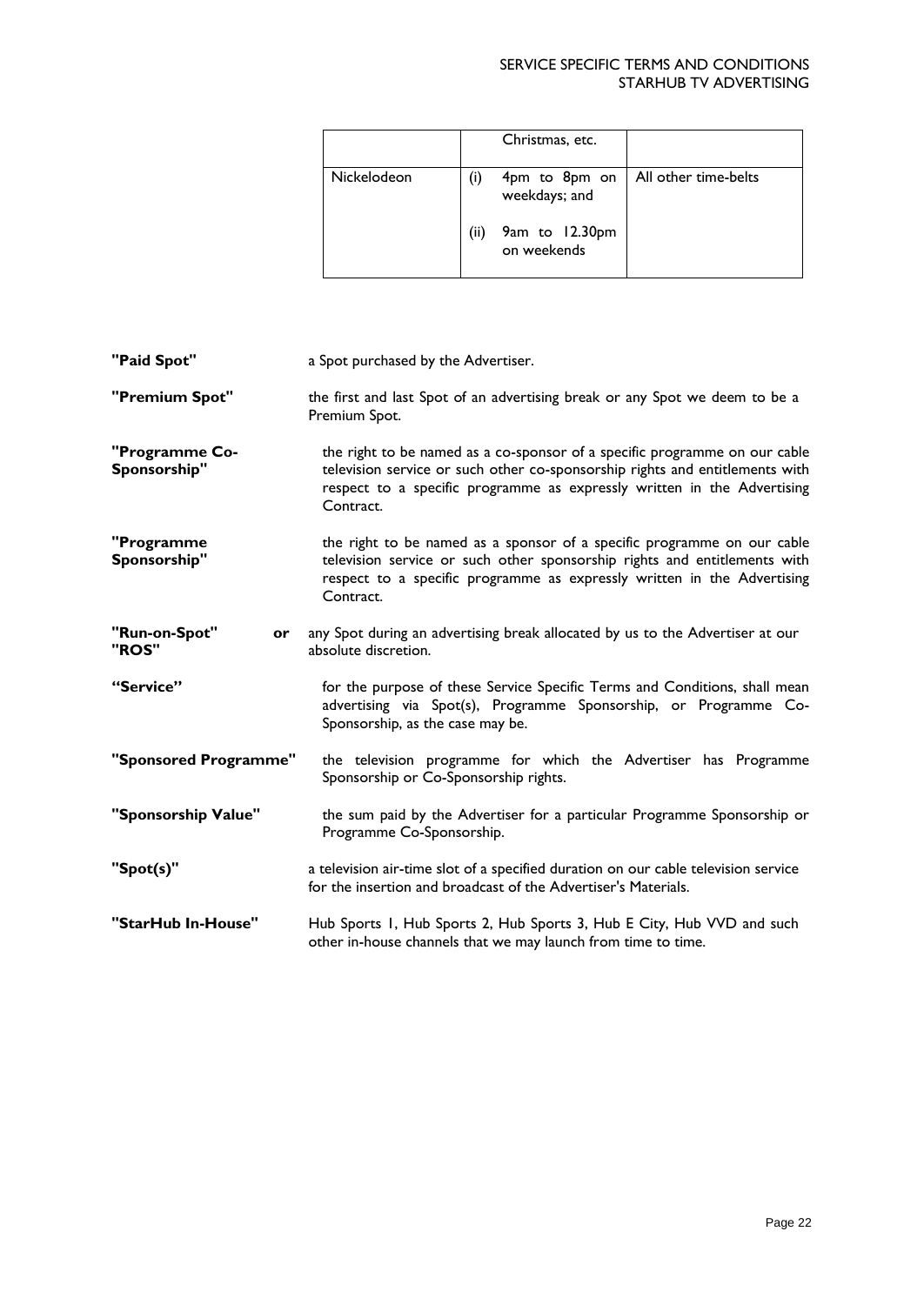# **SERVICE SPECIFIC TERMS AND CONDITIONS**

# **BROADCAST MOBILE ADVERTISING SERVICES**

These are our Service Specific Terms and Conditions for Broadcast Mobile Advertising Services and together with any other terms and conditions that you and we have agreed or accepted from time to time, they form the Agreement between you and us.

These Service Specific Terms and Conditions are to be read in conjunction with the Advertising Contract General Terms and Conditions and shall be incorporated into and form part of the Agreement. In the event of any conflict or inconsistency between the Advertising Contract General Terms and Conditions and these Service Specific Terms and Conditions, the latter shall prevail.

#### **1. FIRST BROADCAST DATE**

The Advertiser's first Broadcast Date for its first Campaign shall be at least nine (9) days after the date of the execution of the Agreement. We shall have no obligation to carry out this Service if the first Broadcast Date is requested to occur within nine (9) Working Days of the date of the execution of the Agreement.

## **2. INSERTION ORDERS/BOOKING DEADLINE**

2.1 For Campaigns with profiling of the mobile telecommunications subscribers, the Advertiser shall ensure that all Insertion Orders are confirmed with us:

- (a) if a test blast is required, at least seven (7) Working Days before the Campaign Commencement Date; or
- (b) if a test blast is not required, at least five (5) Working Days before the Campaign Commencement Date.

failing which we shall not be liable for any failure and/or delay in sending the Materials.

2.2 Notwithstanding the aforesaid, no Insertion Orders would be held by us without a duly executed Agreement properly delivered to us in accordance with the time-frame in paragraph 1 above.

#### **3. DEADLINE FOR DELIVERY OF MATERIALS**

3.1 For Campaigns with profiling of the mobile telecommunications subscribers, the Advertiser shall deliver to us the Materials at the Advertiser's own costs and risk:

- (a) if a test blast is required, at least seven (7) Working Days before the Campaign Commencement Date; or
- (b) if a test blast is not required, at least five (5) Working Days before the Campaign Commencement Date.

# **4. MATERIAL REQUIREMENTS**

4.1 The Advertiser shall provide us with the following Materials and conform to the following requirements:

(a) A set-up fee of S\$300 per Campaign or S\$750 per Campaign (for Campaigns with customised profiling) is payable by the Advertiser, for a maximum of five (5) system Campaigns in one (1) Insertion Order.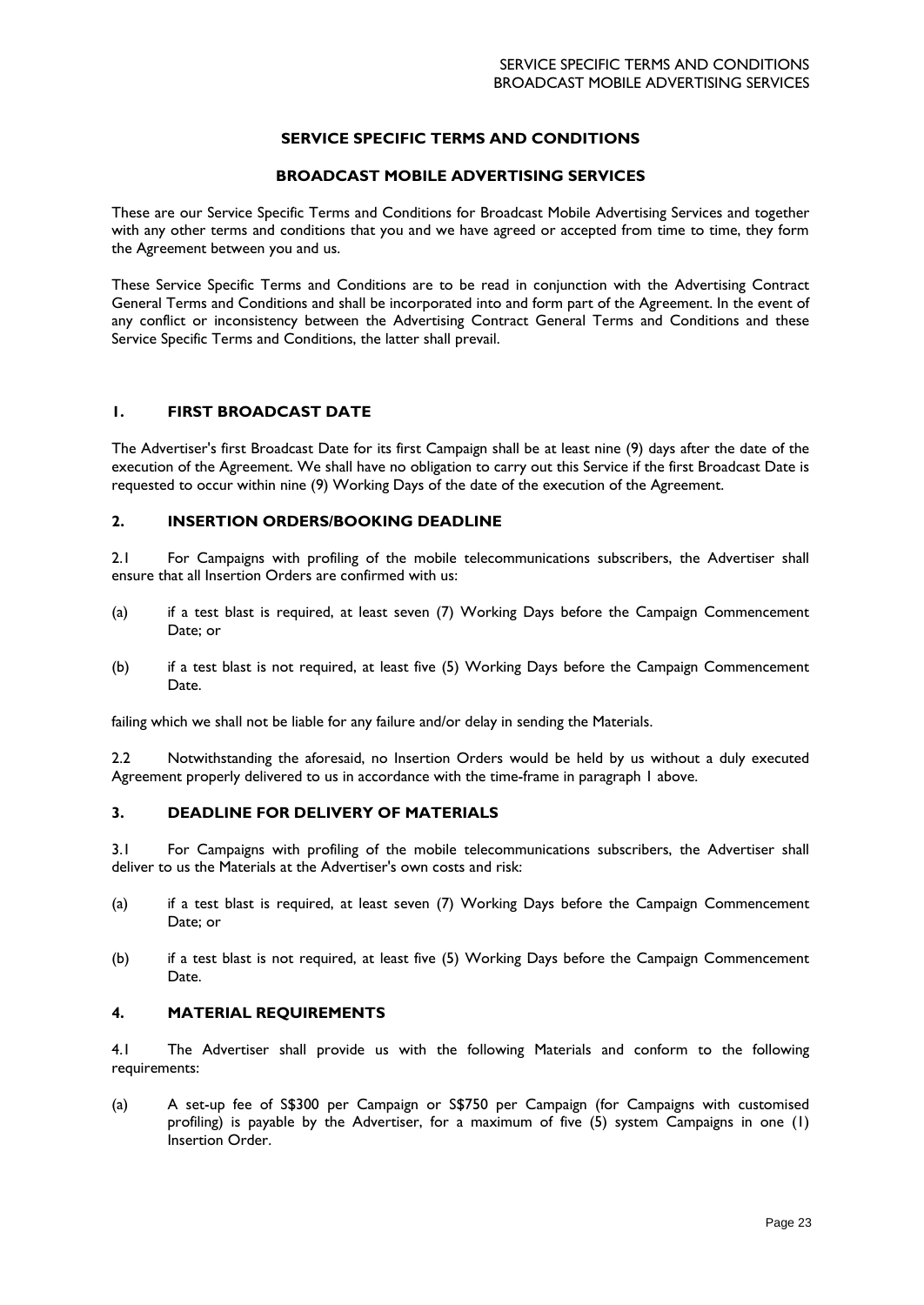- (b) A maximum of 160 characters per message is allowed, comprising 105 characters for the Campaign message and 55 mandatory characters for unsubscribe information and notification of "<Adv>STARHUB FOR XXX".
- (c) Any Campaign message that exceeds 160 characters (including unsubscribe information) shall be considered as a subsequent Campaign message.
- (d) For sending of WAP links, the Advertiser shall provide a valid WAP link with a valid WAP site.
- (e) For sending of multimedia messages, the maximum file size (including text and creative) is 300KB and the Advertiser shall provide the image in GIF format.
- (f) The number "91844004" would be designated as the message sender for sending of short text messages and WAP links.
- (g) The number "91844003" would be designated as the message sender for sending of multimedia messages.
- (h) Every Campaign Message shall contain the letters "<ADV>STARHUB FOR XXX" and unsubscribe instructions in the form substantially the same as "unsub<Advertiser ID>" to a mobile telephone number such as 91844004.
- (i) Any of our mobile telecommunications subscribers can unsubscribe from receiving any Campaign Message from a particular Advertiser by sending a short text message in the form substantially the same as "Unsub, Advertiser ID>" to a mobile telephone number determined by us.
- (j) Campaign Commencement Date and duration of the Campaign must be stated.
- (k) Total number of Campaign Messages and number of Campaign Messages to be sent per hour must be stated.
- (I) Target audience profile must be stated.
- (m) Supported Languages: English, Mandarin.
- (n) If the Advertiser requests for changes to be made after the Materials have been submitted, a Charge for a Request for Change of S\$300 per Insertion Order is payable by the Advertiser. The Advertiser shall give prior notice of at least five (5) Working Days before the Campaign Commencement Date for any such changes. Such requests for change shall be limited to specific changes permitted by us.
- (o) For Campaigns with additional profiling beyond the listed available profiles, the Advertiser shall provide us with the additional profiling at least five (5) Working Days before the Insertion Order is confirmed with us.
- (p) Campaign Messages shall be limited to a maximum of two (2) Campaign Messages per day and ten (10) Campaign Messages per week. There shall be no Campaign scheduled from 9pm to 9am daily.

4.2 We reserve the right to impose additional restrictions on the style, size of or information and any other matters relating to the Services or make any alteration we consider necessary or desirable in the Services to comply with the specification of the Government Authorities, any statutory board or authority or by any law.

#### **5. UNFULFILLED DELIVERY**

The Advertiser acknowledges that we do not guarantee the delivery of the specified number of Campaign Messages as a failure in the delivery of Campaign Messages could arise due to reasons outside our control, including (i) the unsubscribing of mobile telecommunications subscribers to the Advertiser's Campaign Messages; (ii) any interruption, disruption or failure of our network beyond our control; or (iii) failure in the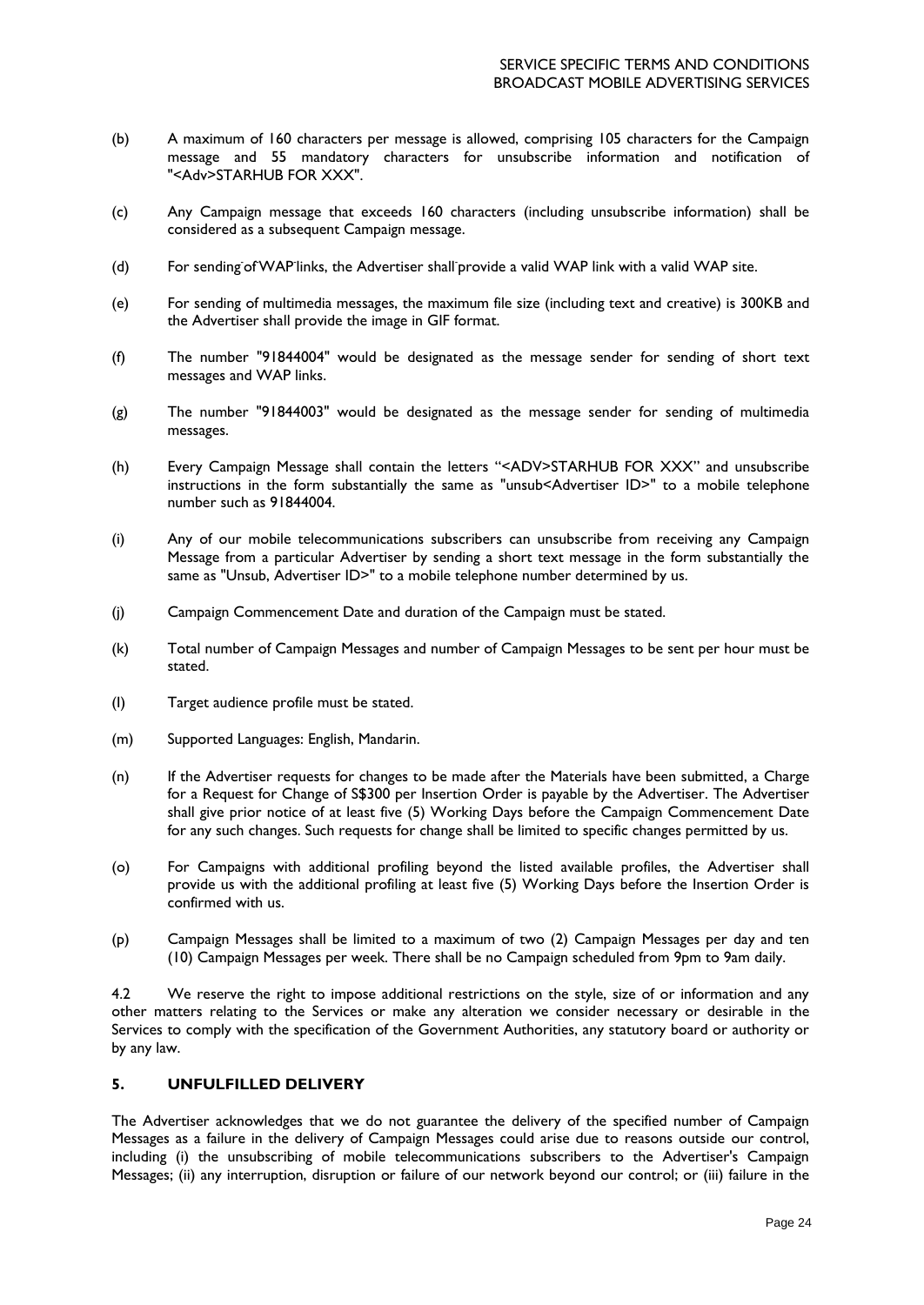network of or interconnection to the network of other mobile telecommunications operations. Notwithstanding the foregoing, we shall have no liability for any failure to deliver the specified number of Campaign Messages whether or not due to the foregoing, and the Advertiser shall pay us for the actual number of Campaign Messages delivered at the rates of the nearest pricing tier as provided on the Rate Card.

# **6. POSTPONEMENT OR CANCELLATION OF CAMPAIGN**

If the Advertiser postpones the Campaign Commencement Date of any Campaign to a date notified to us or cancels any Campaign, within seven (7) Working Days prior to the relevant Campaign Commencement Date, the Advertiser shall be liable to pay us an additional Charge equivalent to the Charges that were agreed for all the Campaign Messages booked for that particular Campaign.

#### **7. TERMINATION BY ADVERTISER**

7.1 If the Advertiser terminates the Agreement after its execution or before the expiry of the Contract Period, the Advertiser shall be liable to pay us a premature termination charge equivalent to any unpaid amount of the Total Contract Value (whether or not this has been utilized).

# **8. INCOMPLETE UTILISATION OF TOTAL CONTRACT VALUE**

8.1 If the Advertiser fails to utilise the Total Contract Value in full or in part during the Contract Period, upon expiry of the Contract Period, the Advertiser shall be liable to pay us any unpaid amount of the Total Contract Value (whether or not this has been utilized).

## **9. PERSONAL DATA**

9.1 For the purposes of this paragraph, any capitalised terms used in this paragraph which are not defined in this paragraph but are defined in the PDPA shall bear the same meaning as set forth in the PDPA.

9.2 The Advertiser agrees that all Specified Messages sent by us pursuant to this Agreement are at the request, direction and authorisation of the Advertiser, that the Specified Messages are sent by us on the Advertiser's behalf and that the Advertiser is the Sender of the Specified Messages under the PDPA.

9.3 Where Personal Data is disclosed by the Advertiser to us in connection with the Services, the Advertiser agrees and undertakes, and shall procure that its employees, representatives, agents and officers agree and undertake to us as follows:

- (a) that consents from the relevant Individuals to whom the Personal Data relates have been obtained for the-disclosure of their personal data to us, and for our collection, use and/or disclosure for the purpose of our sending of advertising messages to the Individual on behalf of the Advertiser;
- (b) in addition, to the extent that Singapore Telephone Numbers which are collected by the Advertiser are disclosed to us for sending Specified Messages on behalf of the Advertiser in connection with the performance of the Services, the Advertiser shall be solely responsible, at its own cost and expense, for ensuring that the Advertiser complies with the requirements of the PDPA and for securing all consents necessary for us to provide the Services (including for the use and disclosure of the said Singapore Telephone Numbers by the Advertiser and their use by us in connection with the provision of the Services) and that:
	- (i) clear and unambiguous consents are obtained from such individuals and/or third parties in a form to be determined in consultation with us; or
	- (ii) the Singapore Telephone Numbers disclosed to us have been checked against the relevant Do Not Call Registers established under the PDPA (**"DNC Verification"**);
- (c) where paragraph 9.3(b) above applies, and we select or otherwise identify the recipients of Specified Messages, or where Section 36(2) of the PDPA is not applicable, then the following provisions shall also apply in addition to the requirements of paragraph 9.3(b) above: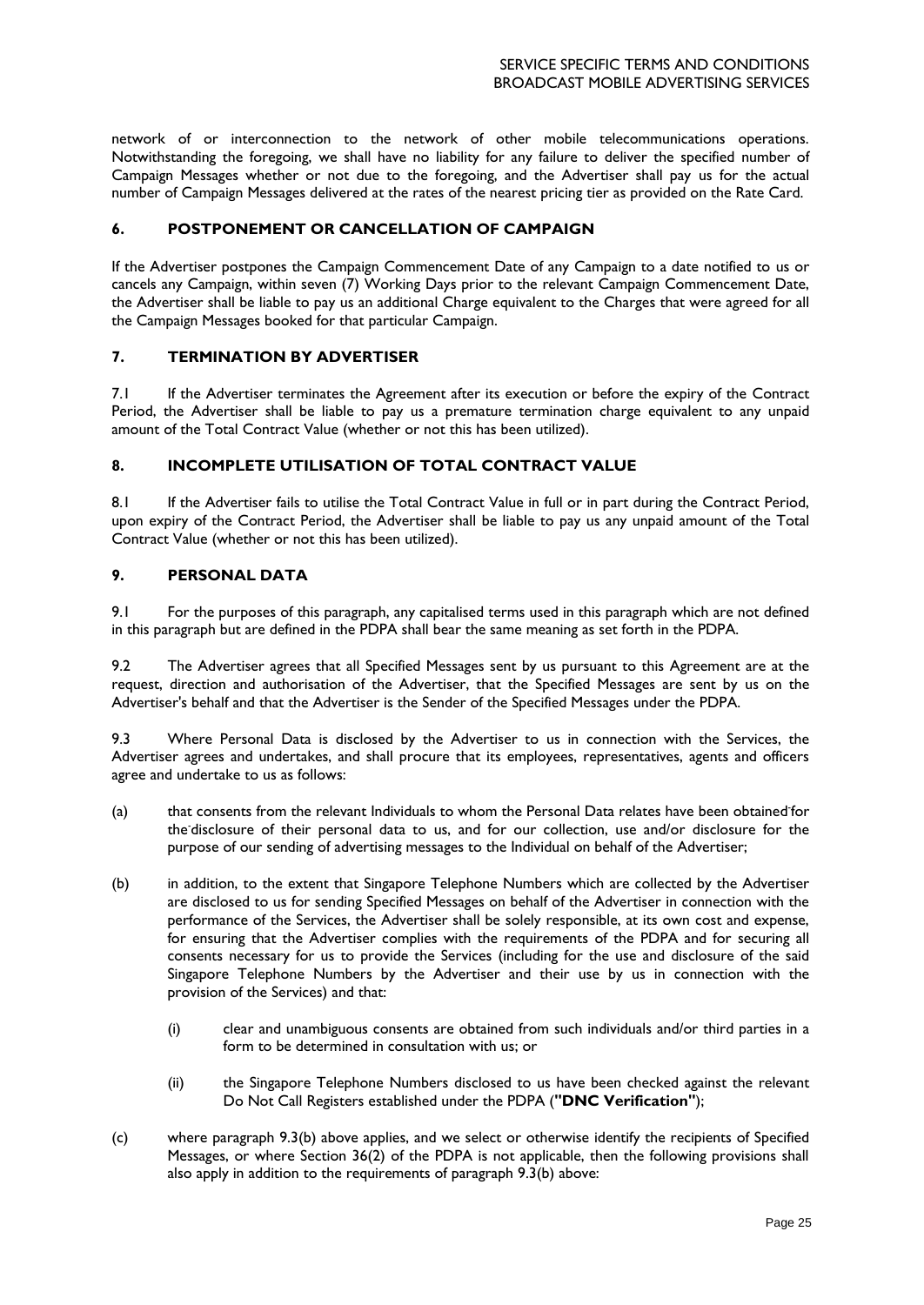- (i) the Advertiser shall at its own cost and expense ensure that we are identified as an organisation which the Advertiser is conducting DNC Verifications on behalf of in accordance with the prevailing requirements of the Personal Data Protection Commission, Singapore (including designating us as such when performing any DNC Verification at the Do Not Call Registry website at [www.dnc.gov.s](http://www.dnc.gov/)q), and the Advertiser must furnish us a copy of the results of the DNC Verification and any other evidence as we may reasonably require;
- (ii) if to any extent the Advertiser represents or warrants that it is not required to perform any DNC Verification, the Advertiser shall be deemed to also represent and warrant to us that the Advertiser has obtained clear and unambiguous consent of the subscriber or user of each Singapore Telephone Number to which the Advertiser requires the sending of Specified Messages, that such consent extends to our provision of the Services, and that the requirements of Section 43(3) PDPA have been met; and
- (iii) in addition to the matters set forth in paragraphs  $9.3(c)(i)$  and (ii) above, we may further elect, in our sole discretion, to perform DNC Verifications, and the Advertiser hereby agrees to bear all costs and expenses incurred by us in respect of any such verifications; and
- (d) The Advertiser represents and warrants to us that it has at all times complied with and will continue to comply with the requirements of the PDPA in respect of the collection, use, disclosure and other handling of any Personal Data provided by the Advertiser to us. Save as expressly agreed otherwise by us in writing, we process Personal Data provided by the Advertiser only as a Data Intermediary and not as a principal.

9.4 The Advertiser agrees and undertakes that it shall bear all costs and expenses associated with meeting any and all compliance requirements at law relating to any collection, use, disclosure or other processing or handling of any Personal Data by us and any other obligations arising under the PDPA, including any DNC Verifications. We may recover from the Advertiser all such costs and expenses we have incurred in respect thereof.

9.5 Notwithstanding anything in this Agreement, we may in our sole discretion decline to provide the Services in relation to any Singapore Telephone Numbers registered in the Do Not Call Registers. We shall not be liable for any delays or failure to provide Services in relation to any Singapore Telephone Numbers where the Advertiser has failed to perform DNC Verifications in a timely manner or has not evidenced such verifications to our satisfaction, or where we elect to perform any DNC Verification.

- 9.6 The Advertiser agrees and undertakes to us that the Advertiser shall be solely responsible for:
	- (a) developing and implementing policies and practices that are necessary for meeting the obligations of the Advertiser under the PDPA;
	- (b) developing processes to receive and respond to complaints that may arise with respect to the application of the PDPA;
	- (c) communicating to its staff information about the organisation's policies and practices referred to in paragraph 9.6(a); and
	- (d) making information available about the policies and practices referred to in paragraph 9.6(a) and the complaint process referred to in paragraph 9.6(b).

9.7 The Advertiser shall fully defend, indemnify and hold us, our related corporations and associated companies, as well as our and their respective employees, representatives, agents and officers, harmless, from and against any Liabilities each or all or of the foregoing may suffer in connection with any breach of this paragraph, and any failure to comply with any data protection or privacy laws in any relevant jurisdictions, and whether arising on account of the actions of the Advertiser, its employees, representatives or agents or otherwise howsoever.

# **10. LIABILITY**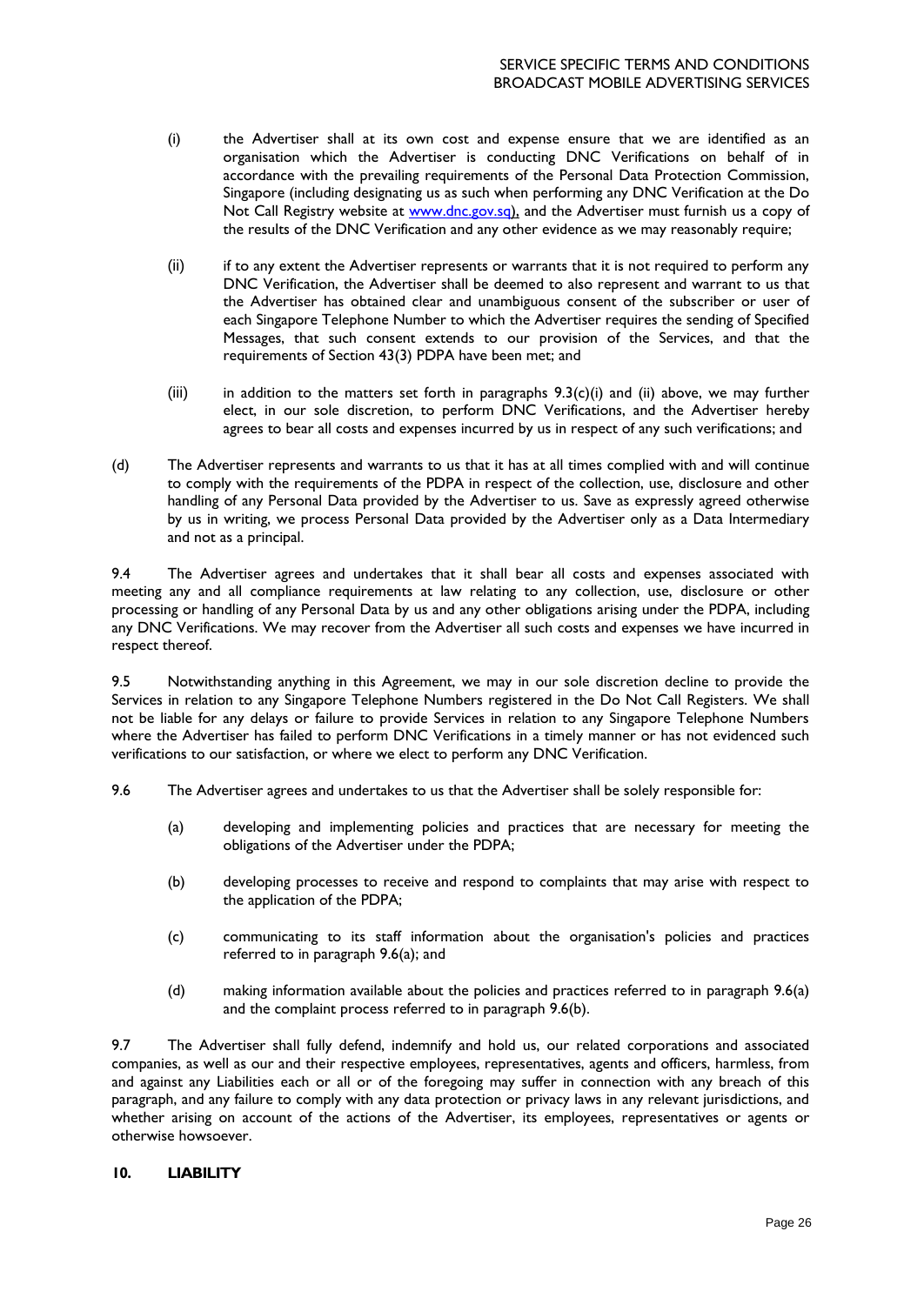Notwithstanding anything in this Agreement and to the maximum extent permitted by law:

- (a) we exclude any and all liability for all claims, actions, losses, damages, liabilities, costs, expenses, outgoing payments, penalties and costs (including all legal and other professional costs on a full indemnity basis) of any nature or kind which the Advertiser may suffer in connection with any breach by us of our obligations under this Agreement, any negligence on our part, and/or any failure to comply with any data protection or privacy laws in any relevant jurisdictions, and even if we been advised of the possibility thereof; and
- (b) our liability to the Advertiser in connection with this Agreement, if any, shall be limited to the amount equivalent to the monetary consideration we have actually received under this Agreement as at the date of such liability, and no claim shall lie against us in respect of any and all claims, actions, losses, damages, liabilities, costs, expenses, outgoing payments, penalties or costs (including all legal and other professional costs on a full indemnity basis of any nature or kind) recovered or recoverable by the Advertiser from any other third party.

#### **11. MEANINGS**

This paragraph 11 sets out how certain words and phrases are used in this Agreement. Terms used but not defined in these Service Specific Terms & Conditions shall have the respective meanings given to them in the Advertising Contract General Terms & Conditions.

#### **What these words mean in this Agreement**

| "Broadcast Mobile<br><b>Advertising Services"</b> | advertising via the sending of short text messages and/or messages to<br>our mobile telecommunication subscribers targeted by the Advertiser<br>for the Campaign. |
|---------------------------------------------------|-------------------------------------------------------------------------------------------------------------------------------------------------------------------|
| "Broadcast Date"                                  | the date in which the Broadcast Mobile Advertising is broadcast to the<br>mobile telecommunications subscribers for a particular Campaign.                        |
| "Campaign"                                        | the Advertiser's mobile advertising campaign.                                                                                                                     |
| "Campaign<br><b>Commencement Date"</b>            | the date in which the Advertiser commences a Campaign.                                                                                                            |
| "Campaign Message"                                | the Advertiser's advertising message distributed by way of the Broadcast<br>Mobile Advertising.                                                                   |
| "Service"                                         | for the purpose of these Service Specific Terms and Conditions, shall<br>mean the Broadcast Mobile Advertising Services.                                          |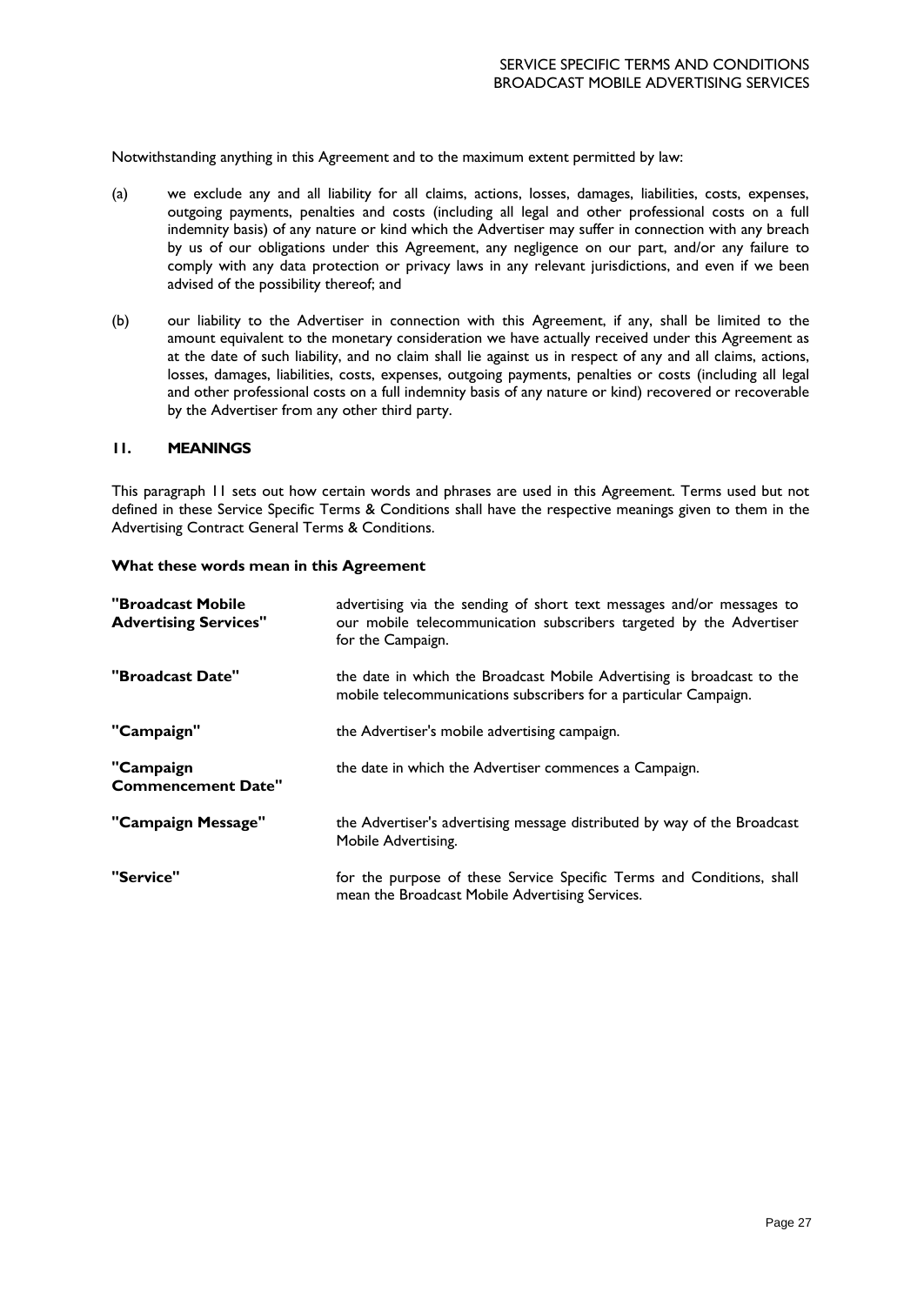# **SERVICE SPECIFIC TERMS AND CONDITIONS**

## **BILL INSERT ADVERTISING**

These are our Service Specific Terms and Conditions for Bill Insert Advertising and together with any other terms and conditions that you and we have agreed or accepted from time to time, they form the Agreement between you and us.

These Service Specific Terms and Conditions are to be read in conjunction with the Advertising Contract General Terms and Conditions and shall be incorporated into and form part of the Agreement. In the event of any conflict or inconsistency between the Advertising Contract General Terms and Conditions and these Service Specific Terms and Conditions, the latter shall prevail.

# **1. FIRST CAMPAIGN COMMENCEMENT DATE AND EXCLUSIVITY**

The Advertiser's first Campaign Commencement Date shall be at least forty-five (45) days after the date of the execution of the Agreement. We shall have no obligation to carry out this Service if the first Campaign Commencement Date is requested to occur within forty-five (45) days of the date of the execution of the Agreement. The Bill Insert Advertising Service is also conditional on the Advertiser giving offers exclusively to customers of StarHub Ltd or its Affiliates which are much more favourable than those offered by the Advertiser to any other person. We shall be entitled to refuse to offer the Service in the event that the foregoing exclusivity criteria is not met.

# **2. INSERTION ORDER/BOOKING DEADLINE**

The Advertiser shall ensure that all Insertion Orders are confirmed with us at least forty-five (45) Working Days before the Campaign Commencement Date, failing which we shall not be liable for any failure and/or delay in mailing the Materials. Notwithstanding the aforesaid, no Insertion Orders would be held by us without a duly executed Agreement being properly delivered to us in accordance with the time-frame in paragraph 1 above.

# **3. DEADLINE FOR DELIVERY OF MATERIALS**

The Advertiser must deliver all Materials for our approval, at least thirty (30) Working Days before the Campaign Commencement Date at the Advertiser's own cost and risk. Where the deadline for the delivery of the Material is not met, we shall not be liable to the Advertiser or Agent for any failure and/or delay in sending out the Materials.

# **4. MATERIAL REQUIREMENTS**

4.1 The Advertiser shall ensure that the Materials delivered to us comply with the following technical requirements:

| Format              | <b>Paper Gram</b> |
|---------------------|-------------------|
| I Panel             | 128 gsm           |
| 2 Panels            | 128 gsm           |
| 3 Panels            | 100 gsm           |
| 4 Panels and above* | 100 gsm           |

(a) Format and weight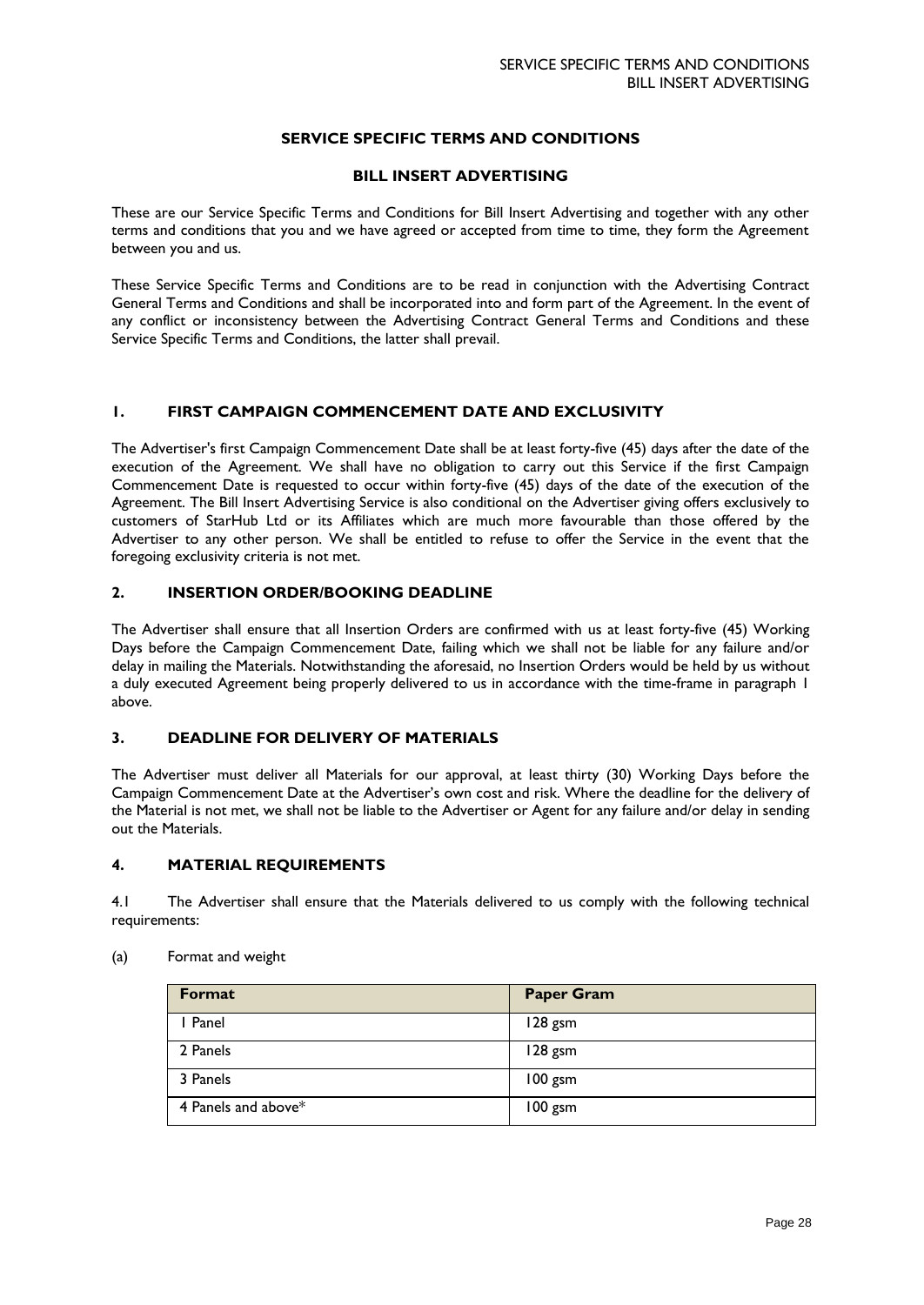- (i) C-Fold
- (ii) For smooth machine insertion, the Advertiser shall use the recommended paper gram.
- (iii) Irregular shapes cannot be used.
- \* For 5 Panels and above, the Advertiser shall furnish our designated print house with a sample for approval.
- (b) Maximum and minimum width and height

|        | <b>Minimum</b>   | <b>Maximum</b> |
|--------|------------------|----------------|
| Width  | 190mm            | 210mm          |
| Height | 90 <sub>mm</sub> | 100mm          |

- (c) The Advertiser shall include our logo and information in relation to our Rewards Programme in the Materials.
- (d) We reserve the right to reject any Materials which do not comply with the above specifications and shall not be liable to the Advertiser for any failure and/or delay in sending out the Materials.

#### **5. PRINTING**

The Advertiser shall print at least 10% extra to the quantity of the Materials to be sent out by us.

#### **6. MATERIAL DELIVERY**

The Advertiser (or its Agent) shall deliver to our designated printing house(s) such quantity of Materials at least seven (7) Working Days before the Campaign Commencement Date.

## **7. TERMINATION BY ADVERTISER**

7.1 If the Advertiser terminates the Agreement after the execution of the Agreement or before the expiry of the Contract Period:

- (a) the Advertiser shall be liable to pay us a premature termination charge equivalent to 50% of the Total Contract Value if no Services have been procured by the Advertiser after the execution of the Agreement; or
- (b) if the Advertiser has made any Insertion Orders under the Agreement, the Advertiser shall be liable to (1) pay us a charge equivalent to 50% of the remaining balance of the Total Contract Value and (2) pay for all utilised Insertion Orders at the full non-discounted rates for such Insertion Orders.

### **8. INCOMPLETE UTILISATION OF TOTAL CONTRACT VALUE**

8.1 If the Advertiser fails to utilise the Total Contract Value in full or in part during the Contract Period, upon expiry of the Contract Period, the Advertiser shall:

(a) if none of the Total Contract Value has been utilised, pay us a charge equivalent to 50% of the Total Contract Value; or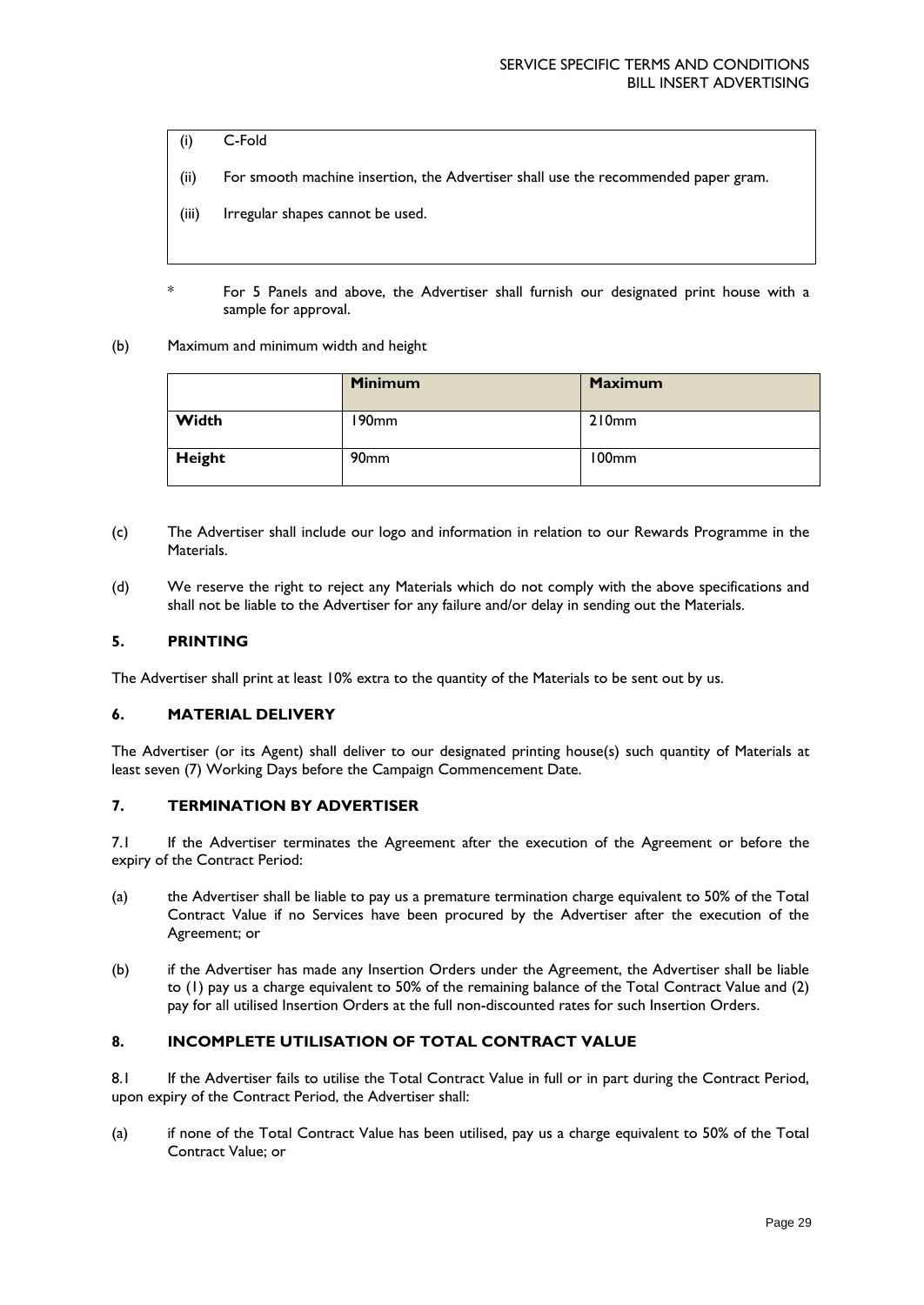- (b) if some of the Total Contract Value has been utilised,
	- (i) pay us a charge equivalent to 50% of the remaining balance of the Total Contract Value; and
	- (ii) in relation to Insertion Orders utilised during the Contract Period, forfeit all discounts (if any) and pay us at the full non-discounted rates for such Insertion Orders.

#### **9. POSTPONEMENT OF CAMPAIGN COMMENCEMENT DATE**

If the Advertiser postpones the Campaign within thirty (30) Working Days prior to the Campaign Commencement Date, the Advertiser shall be liable to pay us a additional charge equivalent to 50% of Charges that were agreed for the relevant Insertion Order.

# **10. RESPONSIBILITY FOR THE CONTENT**

The Advertiser shall assume all responsibility for the content provided in the Materials and the Advertiser shall be solely responsible for ensuring that none of the material and/or content provided to us shall offend against good taste, decency, morality or would encourage or incite crime or lead to disorder, racial or religious disharmony or be offensive to public feeling or is subversive or seditious in nature or against national security, interest or order or interferes with the domestic politics of Singapore.

### **11. MEANINGS**

This paragraph 11 sets out how certain words and phrases are used in this Agreement. Terms used but not defined in these Service Specific Terms & Conditions shall have the respective meanings given to them in the Advertising Contract General Terms & Conditions.

#### **What these words mean in this Agreement**

| "Bill Insert Advertising"              | advertising via the mailing of the Advertiser's brochures along with our<br>monthly bills.                     |
|----------------------------------------|----------------------------------------------------------------------------------------------------------------|
| "Campaign"                             | the Advertiser's bill insert advertising campaign.                                                             |
| "Campaign<br><b>Commencement Date"</b> | the first date on which the Materials are scheduled to be mailed to our<br>customers for a particular booking. |
| "Services"                             | for the purposes of these Service Specific Terms and Conditions, shall<br>mean the Bill Insert Advertising.    |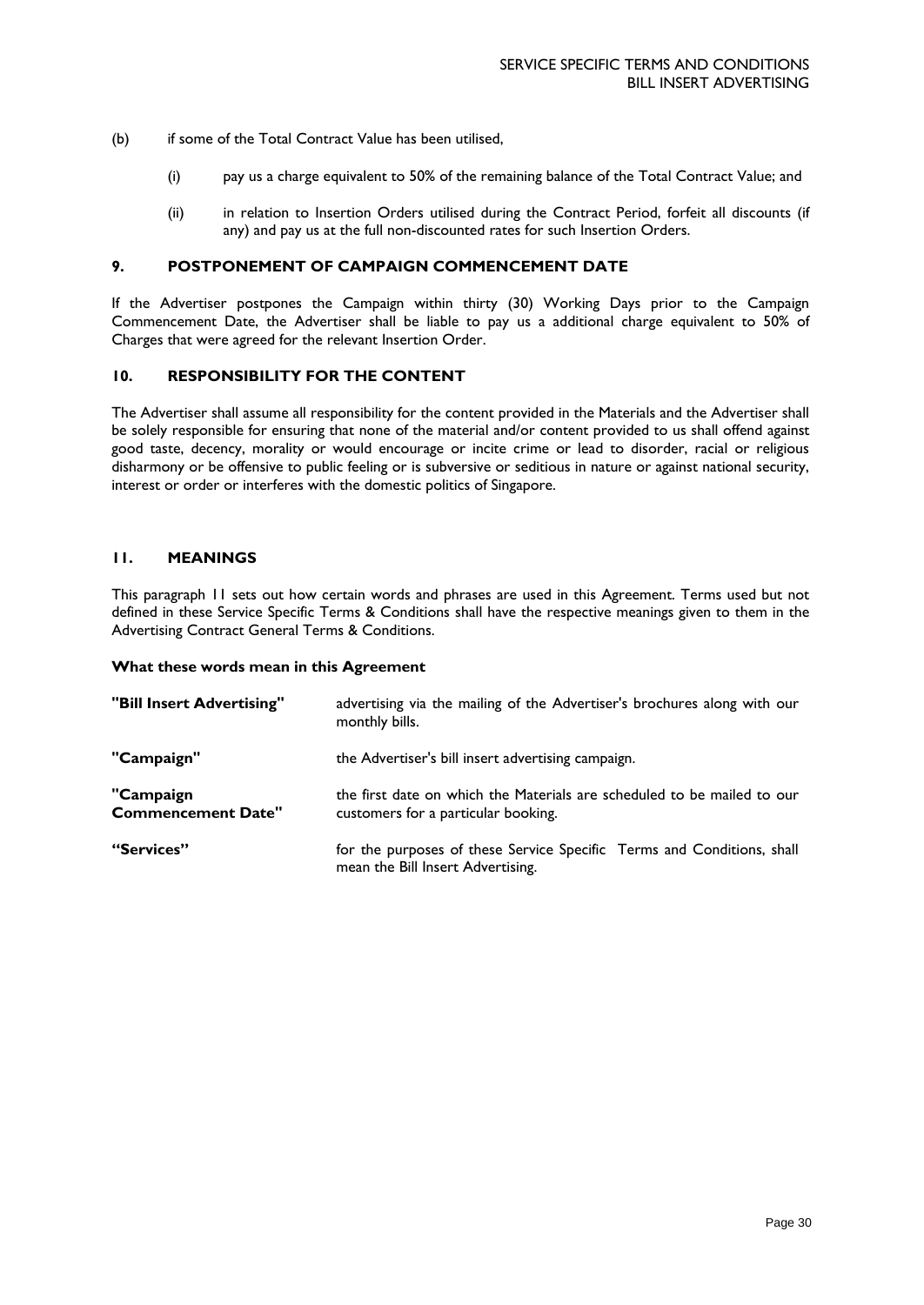# **SERVICE SPECIFIC TERMS AND CONDITIONS**

# **ELECTRONIC DIRECT MAILER (EDM) ADVERTISING**

These are our Service Specific Terms and Conditions for Electronic Direct Mailer (eDM) Advertising and together with any other terms and conditions that you and we have agreed or accepted from time to time, they form the Agreement between you and us.

These Service Specific Terms and Conditions are to be read in conjunction with the Advertising Contract General Terms and Conditions and shall be incorporated into and form part of the Agreement. In the event of any conflict or inconsistency between the Advertising Contract General Terms and Conditions and these Service Specific Terms and Conditions, the latter shall prevail.

## **1. FIRST CAMPAIGN COMMENCEMENT DATE AND EXCLUSIVITY**

The Advertiser's first Campaign Commencement Date shall be at least twenty-one (21) Working Days after the date of the execution of the Agreement. We shall have no obligation to carry out this Service if the first Campaign Commencement Date is requested to occur within twenty-one (21) Working Days of the date of the execution of the Agreement. This eDM Advertising Service is also conditional on the Advertiser giving offers exclusively to customers of StarHub Ltd or its Affiliates which are much more favourable than those offered by the Advertiser to any other person. We shall be entitled to refuse to offer the Service in the event that the foregoing exclusivity criteria is not met.

# **2. INSERTION ORDER/BOOKING DEADLINE**

The Advertiser shall ensure that all Insertion Orders are confirmed with us at least six (6) weeks before the Campaign Commencement Date, failing which we shall not be liable for any failure and/or delay in sending the Materials. Notwithstanding the aforesaid, no Insertion Orders would be held by us without a duly executed Agreement properly delivered to us in accordance with the time-frame in paragraph 1 above.

# **3. DEADLINE FOR DELIVERY OF MATERIALS**

The Advertiser shall deliver to us the Materials at the Advertiser's own costs and risks, at least fifteen (15) Working Days before the Campaign Commencement Date.

#### **4. MATERIAL REQUIREMENTS**

4.1 The Advertiser must provide the content of the Campaign Message using our template.

4.2 the Advertiser shall ensure the Materials delivered to us comply with the following technical requirements:

- (a) Size of banner: 598 (W)  $\times$  366 (H) pixels;
- (b) HTML file size up to 100KB (inclusive of images);
- (c) JPEG, GIF or PNG format only
- (d) Restriction: no JavaScript, Flash, form and iFrames;
- (e) All HTML should be table-based, with <div> tags kept to a minimum, no floating or absolute positioning; and
- (f) To use inline CSS.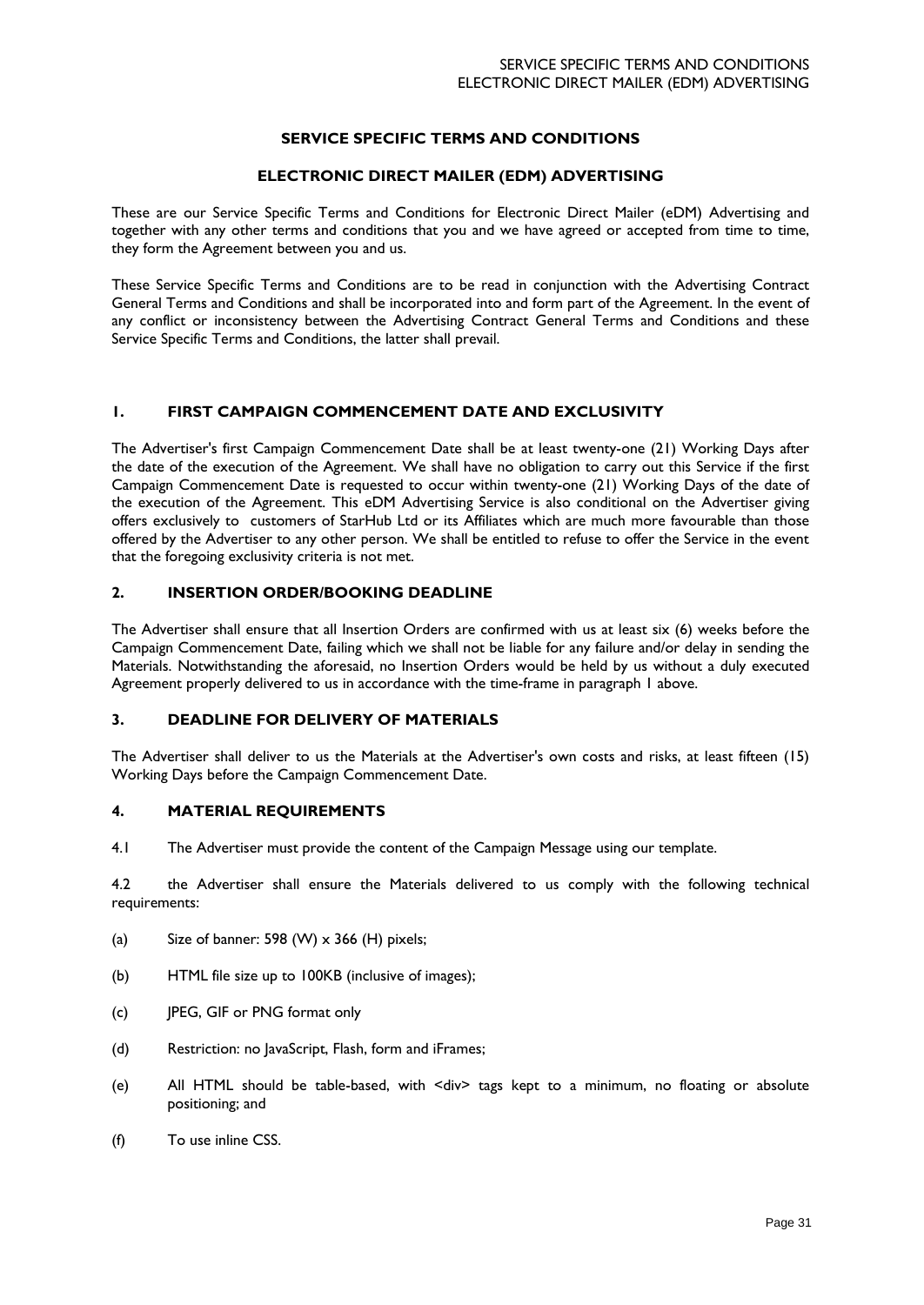4.3 In the event that the Materials provided to us for the purpose do not meet the specifications stipulated by us, we shall be entitled to charge the Advertiser and/or the Agent an amendment fee of S\$800 per Insertion Order for changing the Materials to comply with 'our specifications.

4.4 The minimum quantity of Campaign Messages for each broadcast is 10,000.

4.5 The Advertiser shall specify the profile of our customers targeted by the Advertiser for the Campaign.

4.6 All Materials are subject to approval by us.

#### **5. UNFULFILLED DELIVERY**

The Advertiser acknowledges that we do not guarantee the delivery of the specified number of Campaign Messages as a failure in the delivery of Campaign Messages could arise due to reasons outside our control. Notwithstanding the foregoing, we shall have no liability for any failure to deliver the specified number of Campaign Messages whether or not due to the foregoing, and the Advertiser shall pay us the cost per delivery rates for the actual number of Campaign Messages delivered at the rates of the nearest pricing tier as provided on the Rate Card.

## **6. POSTPONEMENT OR CANCELLATION OF CAMPAIGN**

If the Advertiser postpones the Campaign Commencement Date to a date notified to us or cancels any Campaign, within fourteen (14) Working Days prior to the relevant Campaign Commencement Date, the Advertiser shall be liable to pay us an additional Charge equivalent to the Charges that were agreed for all the eDM booked for that particular Campaign.

## **7. TERMINATION BY ADVERTISER**

7.1 If the Advertiser terminates the Agreement after its execution or before the expiry of the Contract Period, the Advertiser shall be liable to pay us a premature termination charge equivalent to any unpaid amount of the Total Contract Value (whether or not this has been utilized).

# **8. INCOMPLETE UTILISATION OF TOTAL CONTRACT VALUE**

8.1 If the Advertiser fails to utilise the Total Contract Value in full or in part during the Contract Period, upon expiry of the Contract Period, the Advertiser shall be liable to pay us any unpaid amount of the Total Contract Value (whether or not this has been utilized).

#### **9. RESPONSIBILITY FOR THE CONTENT**

The Advertiser shall assume all responsibility for the content provided in the Materials and the Advertiser shall be solely responsible for ensuring that none of the material and/or content provided to us shall offend against good taste, decency, morality or would encourage or incite crime or lead to disorder, racial or religious disharmony or be offensive to public feeling or is subversive or seditious in nature or against national security, interest or order or interferes with the domestic politics of Singapore.

### **10. MEANINGS**

This paragraph 10 sets out how certain words and phrases are used in this Agreement. Terms used but not defined in these Service Specific Terms & Conditions shall have the respective meanings given to them in the Advertising Contract General Terms & Conditions.

#### **What these words mean in this Agreement**

**"Electronic Direct Mailer"** or **"eDM"** the electronic mails sent by us to our customers targeted by the Advertiser for the Campaign.